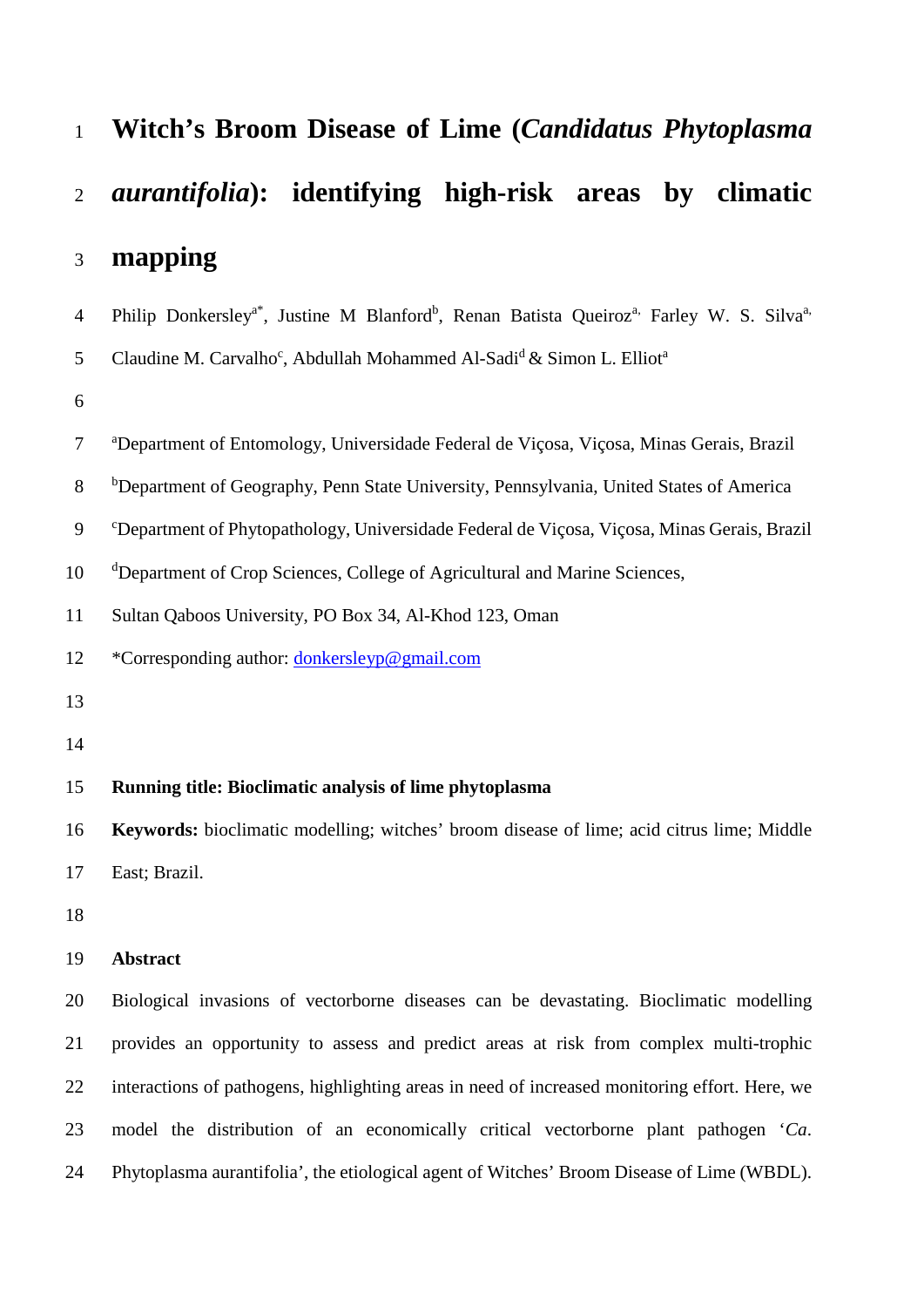This disease is a significant limiting factor on acid lime production (*Citrus aurantifolia*) in the Middle East and threatens its production globally. We found that temperature, humidity and the vector populations significantly determine disease distribution. Following this, we used bioclimatic modelling to predict potential novel sites of infections. The model outputs identified potential novel sites of infection in the citrus producing regions of Brazil and China. We also used our model to explore sites in Oman where the pathogen may not be infectious, and suggest nurseries be established there. Recent major turbulence in the citrus agricultural economy has highlighted the importance of this work and the need for appropriate and targeted monitoring programs to safeguard lime production.

# **Introduction**

 Monitoring of animal and plant diseases vectored by insects is critical to their management. Insect vectors have a role in spreading pathogens amongst humans, animals and crop plants. Vectorborne pathogens create a worldwide strain on healthcare and food security. In the face of this challenge, bioclimatic niche models have become fundamental tools for exploring the potential spread of vectorborne diseases in medical, veterinary, or agricultural contexts (Kriticos et al. 2013).

 Globalisation has increased the rate of spread of many pathogens (Perrings et al. 2005, Smith et al. 2007); yet our limited knowledge of the ranges of many arthropod-borne pathogens restricts our ability to respond to this growing issue. Climate has long been recognised as an important environmental determinant of the distribution of pests (Gregory et al. 2009), while niche models can be useful for projecting the distributions and relative abundances of a wide range of invasive insects, weeds and pathogens under both current and future climatic conditions (see (Hijmans et al. 2000, Yonow et al. 2004, Kriticos et al. 2005) for examples).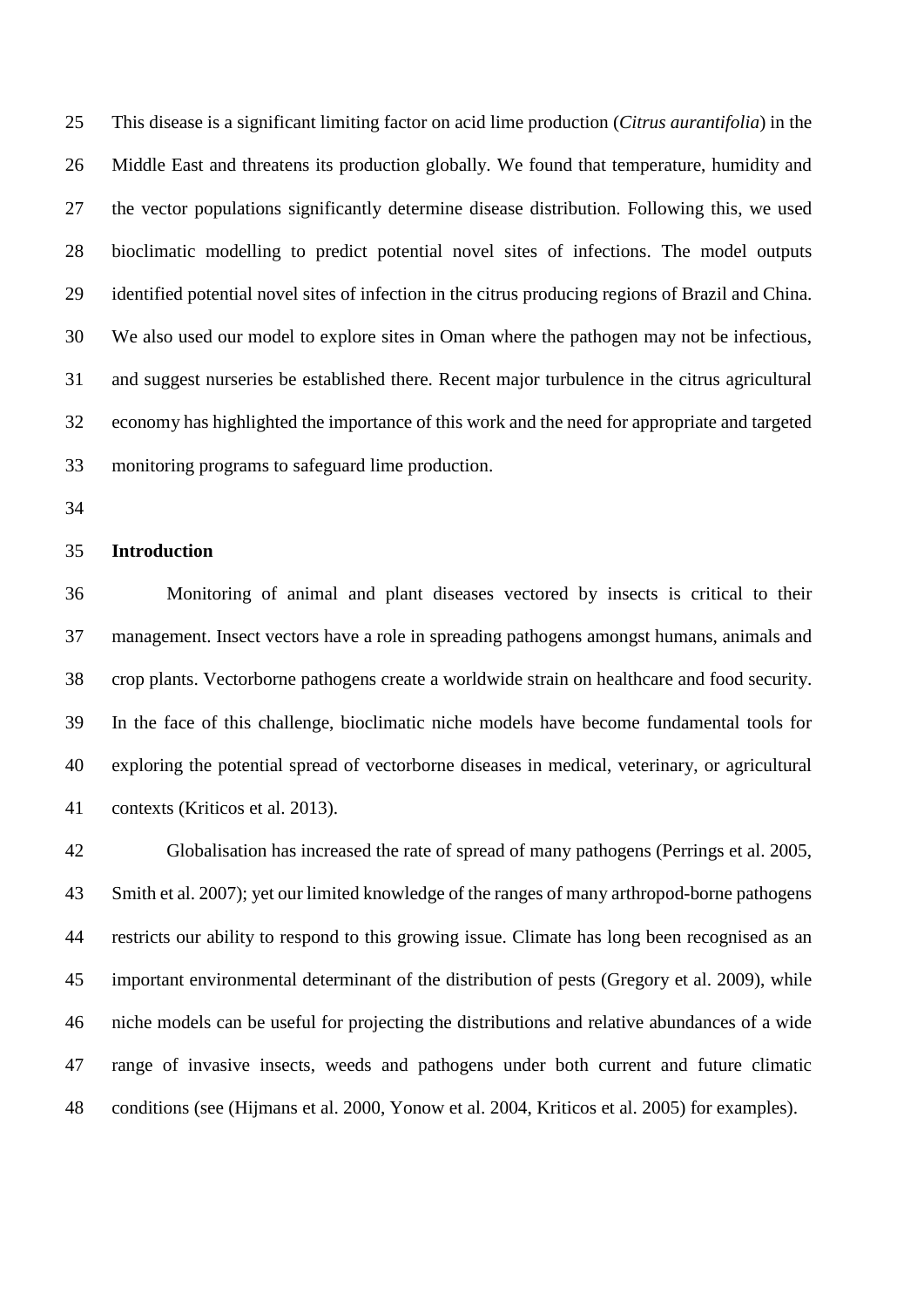Phytoplasmas are plant pathogens that have been recognized in more than 700 host plant species (Lee et al. 1998, Berges et al. 2000; Bertaccini, 2007; Hogenhout et al., 2008). They are dependent on phloem-feeding insect vectors, such as the hemipteran leafhoppers, planthoppers and psyllids (Weintraub and Beanland 2006). Phytoplasmas demonstrate a variety of pathologies in their various host plants; a number of them represent major economic threats to agriculture globally (Berges et al. 2000). Here, we develop a bioclimatic model on the distribution and spread of an invasive vectorborne phytoplasma that has devastated lime agriculture in the Middle East and is a threat to Brazil (Ghosh et al. 2013).

 The phytoplasma '*Candidatus* Phytoplasma aurantifolia' is the etiological agent of Witches' Broom Disease of Lime (WBDL). This disease has infected an estimated 98% of limes currently grown in Oman (Al-Yahyai et al. 2015). Lime production in the region principally employed acid lime (*Citrus aurantifolia* Swingle) and WBDL has spread across the Middle East and resulted in the destruction of more than 50% of the cultivated lime area and 75% loss in production quantities (Al-Yahyai et al. 2015, FAO 2015). WBDL kills lime trees within 5 years of initial infection and has become a major limiting factor for lime production in the Middle East (Bove and Garnier 2000, Chung et al. 2009). The phytoplasma can be both insect-vectored and graft-vectored; insect vectors are known to include the planthopper *Hishmonus phycitis* and the psyllid *Diaphorina citri* (Salehi et al. 2007, Nascimento da Silva et al. 2015, Queiroz et al. 2016). Although these vectors are culpable in transmitting the phytoplasma between trees within a field, transmission through grafting of infected tissue is likely more important in moving the infections across international borders.

 Recently an infection of acid lime by '*Ca*. Phytoplasma aurantifolia' was reported from São Paulo State, Brazil (Texeira et al. 2005, Silva et al. 2014). This infection was notably asymptomatic, indicating differences in host-pathogen interactions compared with the Middle East (Silva et al. 2014). Identification of phytoplasma-induced WBDL is primarily based on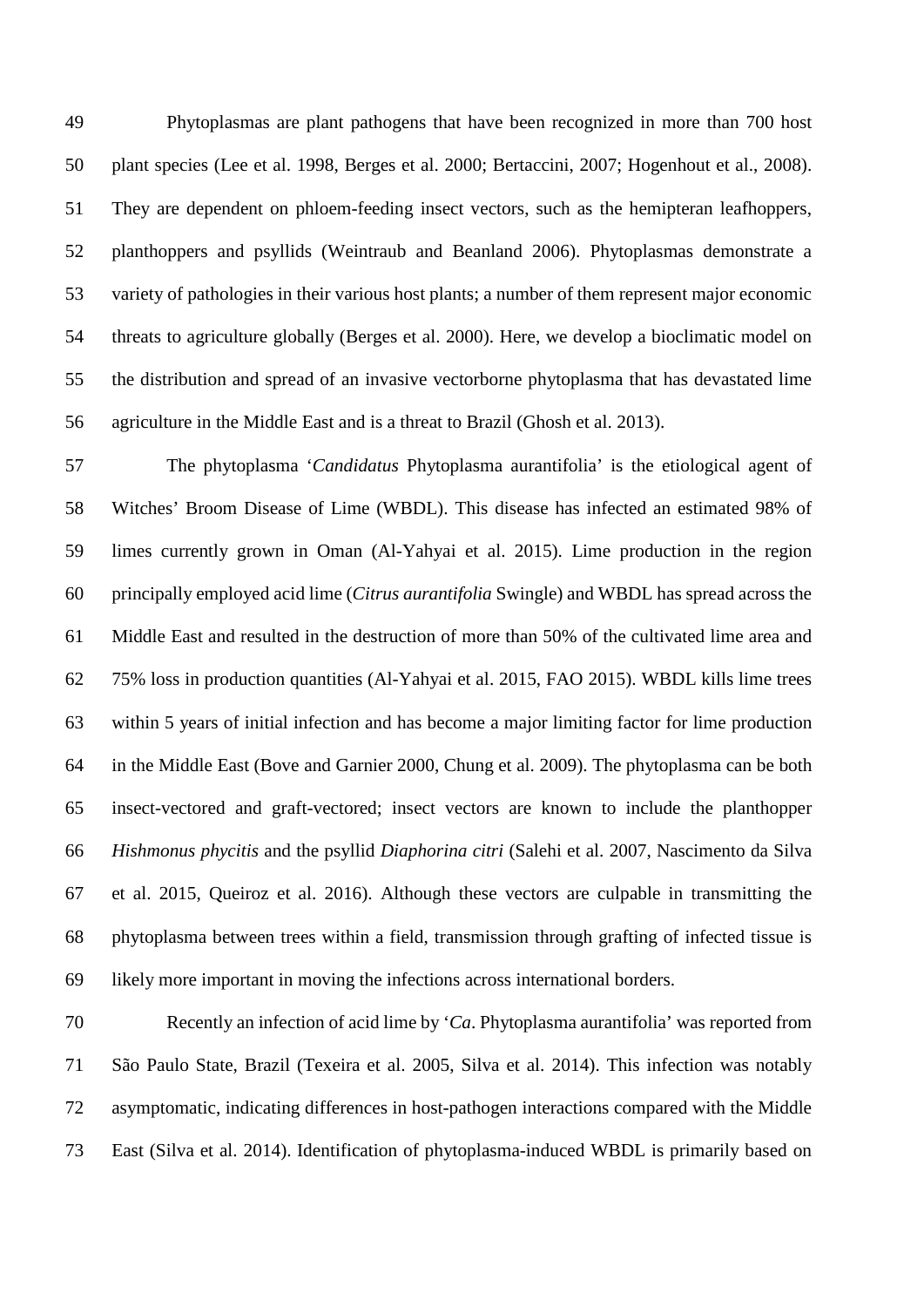symptoms (Ghosh et al. 1999), which is problematic for monitoring the spread of asymptomatic infections. Molecular tools have been developed for identification of WBDL from field samples (Ghosh et al. 2013, Al-Yahyai et al. 2015), but remain prohibitively expensive for widespread implementation by growers. Considerable research effort and resources have been devoted to development of on-the-spot diagnostics in plant pathology, and have shown success in control and monitoring the spread of some plant diseases (e.g. *Potato Virus Y*), but do not exist for phytoplasmas yet (De Boer and López 2011). *In-situ* kits exist for testing phytoplasmas using immunofluorescence, but have not been adopted for widespread use thus far (Rad et al. 2012, Kashyap et al. 2016). Novel sites of infection, expense of monitoring and damage the pathogen has already caused highlights the importance of using bioclimatic models for identifying potential areas at risk by this phytoplasma.

 The centre of origin for citrus and *D. citri* is in South-east Asia, New Caledonia and Australia (Swingle 1967) and lime is generally cultivated within the tropical, subtropical and temperate regions from 40ºN to 40ºS (Samson 1986, Mukhopadhyay 2004). Despite this, our records indicate that '*Ca*. Phytoplasma aurantifolia' has almost exclusively been detected in Oman (Bove 1986), the United Arab Emirates and Iran (Mardi et al. 2011), while related strains of the pathogen in the Nagpur region of India in 1999 (Ghosh et al. 1999). Considering the centres of origin and current cultivated distribution of lime, it becomes evident that the phytoplasma may be present far beyond its current detected range. The Middle East, India, Pakistan, Brazil, Argentina and Mexico grow lime as a key part of their agricultural economy (Liu et al. 2012, Al-Yahyai et al. 2015). The infection has been detected recently in Brazil (Silva et al. 2014), which highlights concerns that this pathogen may have already spread beyond its current known range.

 In this study, we have gathered data on the distribution of phytoplasma-infected and uninfected lime trees in orchards in Oman as well as environmental variables to better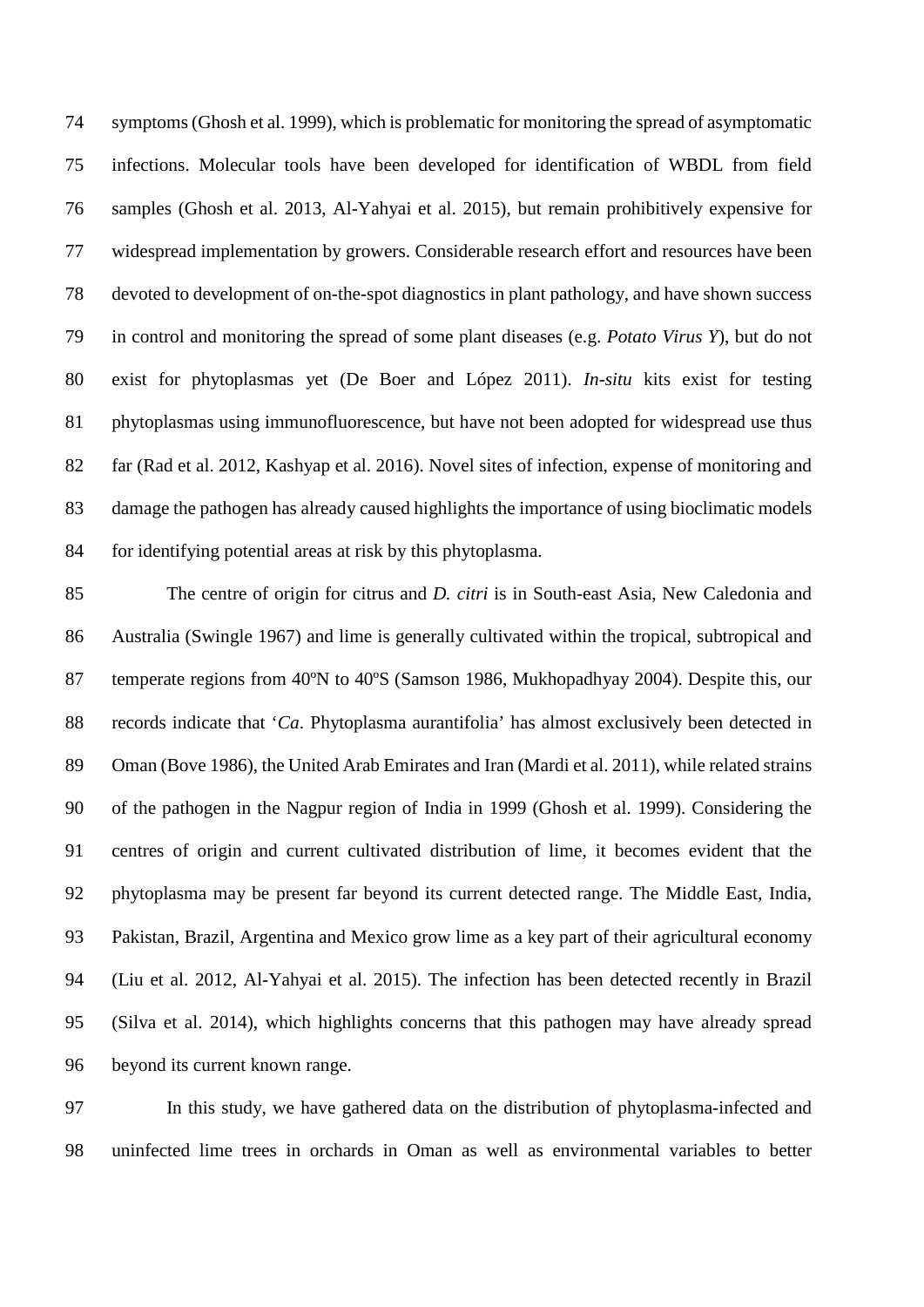understand how these may influence its distributions. We used our findings to develop a model that could then be used to predict the likely distribution of the phytoplasma based on environmental data and explore areas of risk in different parts of the world. A Geographic Information System (GIS) was used to map and explore, globally, areas at risk.

## **Materials and Methods**

## *Factors determining distribution of phytoplasma in Oman*

 The distribution of '*Ca*. Phytoplasma aurantifolia' was surveyed across 12 lime orchards in Oman (Burka, Musanah, Samael, Suwayq). Infection incidence (proportion of trees), vector abundance (counts of individuals) and environmental data were collected weekly from June 2013 to March 2014, with each orchard sampled every four weeks. Because of the cryptic nature of some phytoplasma infections, plant material from lime trees was tested by nested PCR. Leaf tissue was macerated in liquid nitrogen using a pestle and mortar, 0.1 g of leaf tissue was used for total DNA extraction using the NucleoSpin Plant II Kit (Macherey- Nagel, Düren, Germany) according to the manufacturer's specifications. Nested PCR reactions used primer sets P1/P7 (Deng and Hiruki 1991) and R16F2n/R16R2 (Gundersen and Lee 1996) and followed reactions detailed in Silva *et al.* (2015).

 The population densities of hemipteran phytoplasma vectors were surveyed simultaneously with pathogen sampling. Sticky yellow traps (24x12 cm) were also deployed to record population fluctuations of the leafhopper *Hishmonus phycitis* and the psyllid *Diaphorina citri*, the main vectors of phytoplasma in this system (Queiroz et al. 2016). 15-20 traps were used per farm (relative to the number of lime trees), distributed in a grid 10m from one another. The sum of vector catches relative to the total area covered by these traps within 122 each farm were calculated to produce a population density  $(km^{-2})$  for each vector.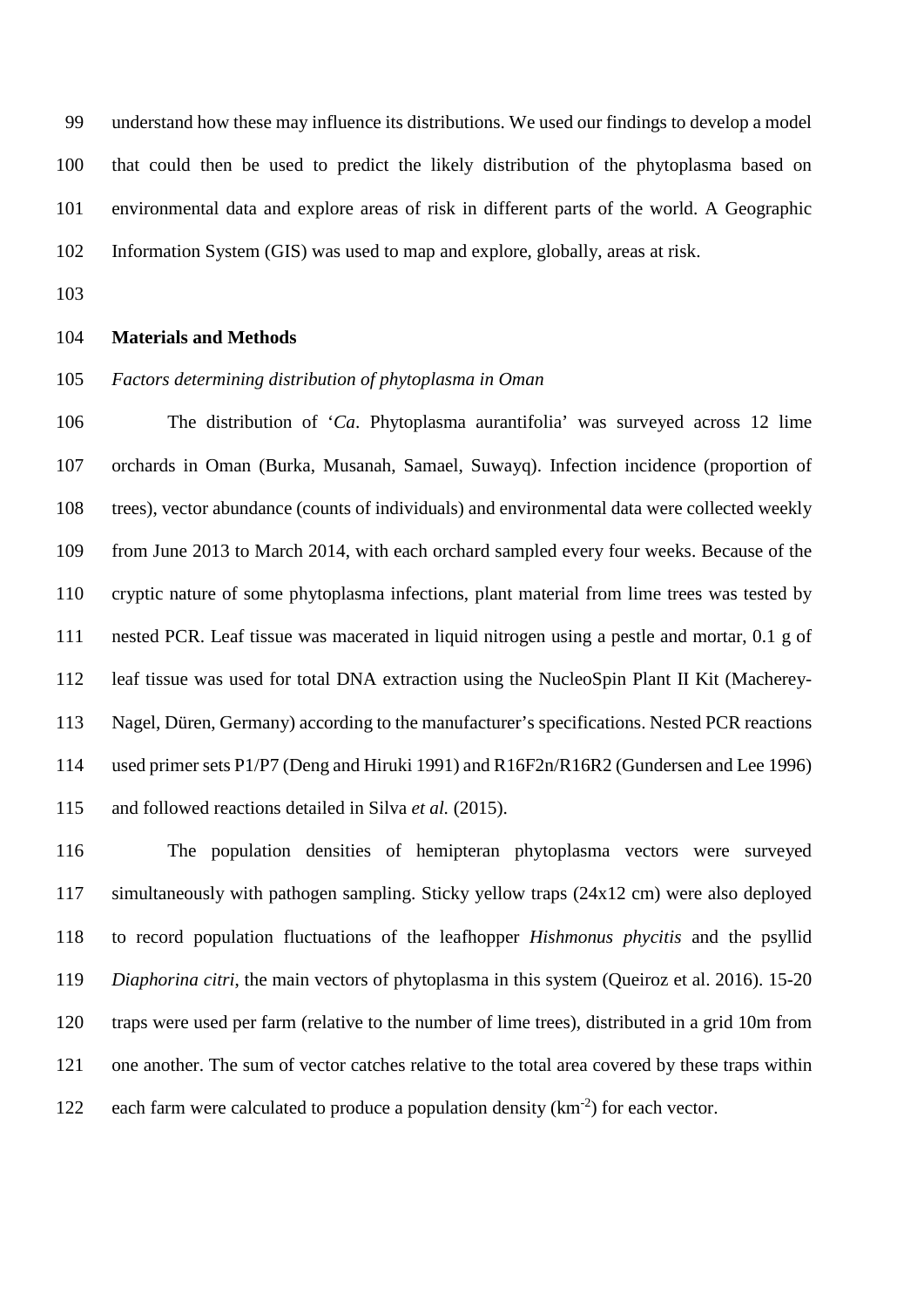Environmental data were measured during each discrete sampling occasion (i.e. when insect traps and leaf samples were taken) using an Omega Wireless Temperature/Humidity Data Logger (OM-EL-WIFI-TH; Omega Engineering Inc., Connecticut, USA). Mean diurnal (over 24 hours on each sampling occasion) temperature and humidity were recorded. Supplementary data for wind speed, direction and air pressure were retrieved from a weather station at Sultan Quaabos Unviersity in Oman for June 2013 to March 2014. The station was located at a minimum of 21.03 km and maximum of 111.13 km from the farms.

 To compliment local weather station data, we obtained remote sensed environmental data from the National Oceanic and Atmospheric Administration (NOAA) National Centre for Environmental Information (NCEI; [https://www.ncdc.noaa.gov/cdo-web/\)](https://www.ncdc.noaa.gov/cdo-web/) weather station network (NOAA 2015). These were monthly mean diurnal temperature (ºC) and atmospheric 134 water density (gm<sup>-3</sup>) between June 2013 to March 2014 (NOAA 2015). In order to maintain comparison with field collected meteorological data, we had to covert the atmospheric water density data to humidity. We compared the field measured temperatures with each of the stations' temperature and humidity data to assess differences/errors between data sets (averaged over each month for comparability; see supplementary materials).

 We analysed climatic correlates of disease and insect distributions using the statistical software R (release 3.1.1) (R Core Team, 2013). Phytoplasma infection presence/absence frequencies were analysed using a generalised linear model, assumming a binomial error and a logit-link function to estimate response curves with environmental variables, vector populations and Julian day as a temporal variable. We compared models produced using field logged environmental data with models using NCEI data. We then calculated the root-mean-145 square error (RMSE) between the two outputs. The model using NCEI data was used so that it could be applied globally. For the remainder of this study, this generalised linear model will be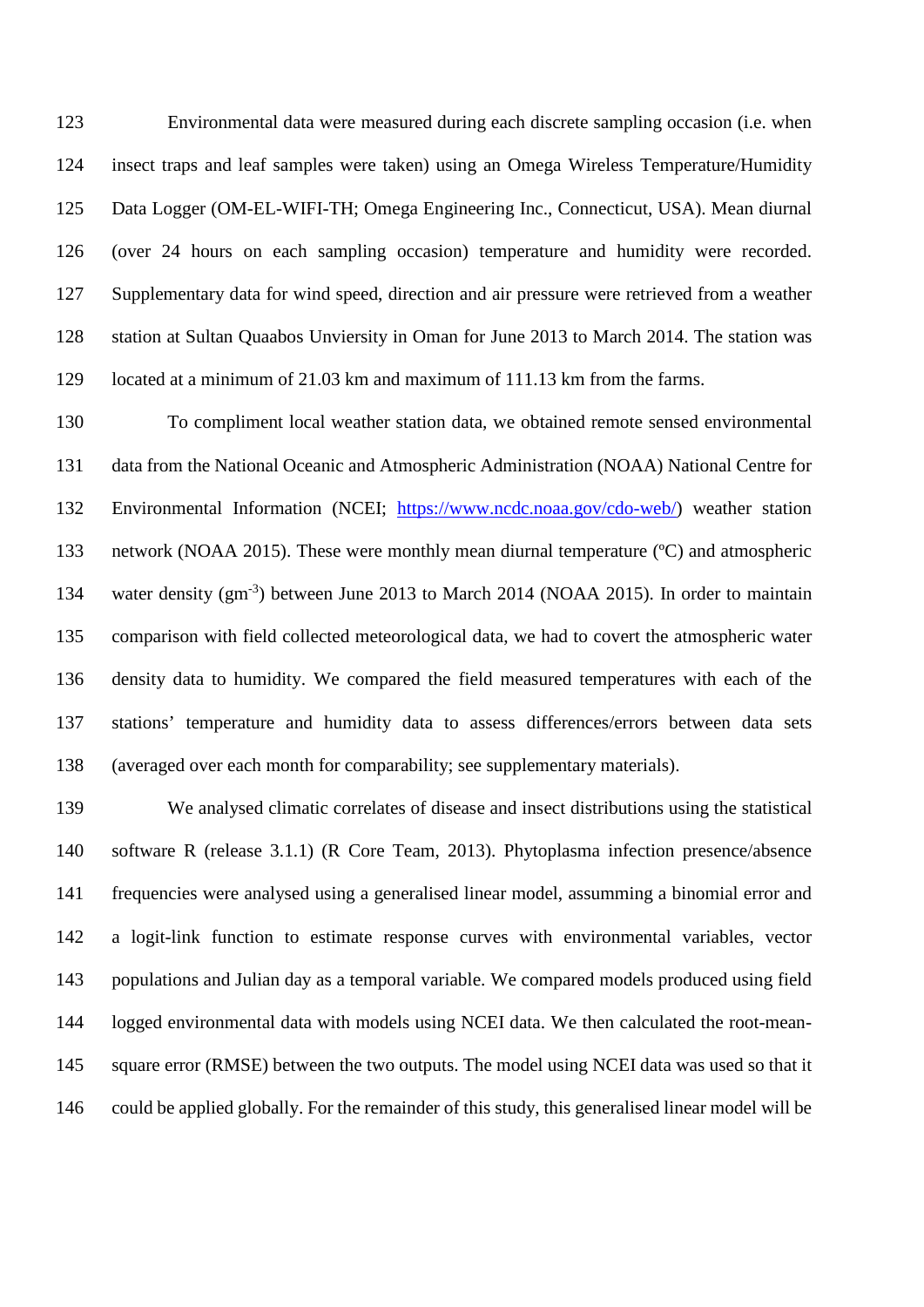refered to as 'the bioclimatic model'. The bioclimatic model will provide a value for infection probability for a farm with known climate and vector population density values.

# *Development of the global bioclimatic model*

 Potential phytoplasma risk at a global level was examined by integrating the bioclimatic model developed from field collected data with satellite climatic data (temperature and humidity) in a Geographic Information System (GIS). As there is no accurate account of the global distribution of the insect vectors, we produced maps with universal vector densities that 155 ranged from 0 to 200 km<sup>-2</sup> (according to variance in population densities detected from preliminary surveys in Oman). We compared model predictions of pathogen incidence for the original sampling sites with the field collected data of these sites to determine the accuracy using an RMSE. Global mapped outputs were used to explore the potential risk in key lime growing regions of the world.

 To produce global models, meteorological (temperature and humidity) data were obtained from the NASA Earth Observations (NEO) global satellite imagery database [\(http://neo.sci.gsfc.nasa.gov/\)](http://neo.sci.gsfc.nasa.gov/). As with previous studies in bioclimatic modelling, we used data downloaded as floating point GeoTIFF files at a resolution of 0.1 degrees in 8-day cycles from 02-June-2013 to 30-March-2014 (Peng et al. 2014, Noi et al. 2016). Data sets used were the atmospheric Water Vapour [\(http://neo.sci.gsfc.nasa.gov/view.php?datasetId](http://neo.sci.gsfc.nasa.gov/view.php?datasetId%20=MYDAL2_E_SKY_W)  [=MYDAL2\\_E\\_SKY\\_W\)](http://neo.sci.gsfc.nasa.gov/view.php?datasetId%20=MYDAL2_E_SKY_W) and Surface Temperature [Day] [\(http://neo.sci.gsfc.nasa.gov/](http://neo.sci.gsfc.nasa.gov/%20view.php?datasetId%20=MOD11C1_M_LSTDA)  167 view.php?datasetId =MOD11C1 M\_LSTDA).

 Weekly pathogen monitoring, vector population estimates and environmental data from field sampling were matched with the resolution of bioclimatic modelling. The bioclimatic model was run for each 8-day data cycle. All of these 45 pathogen risk maps were deposited as a data archive in the supplementary materials.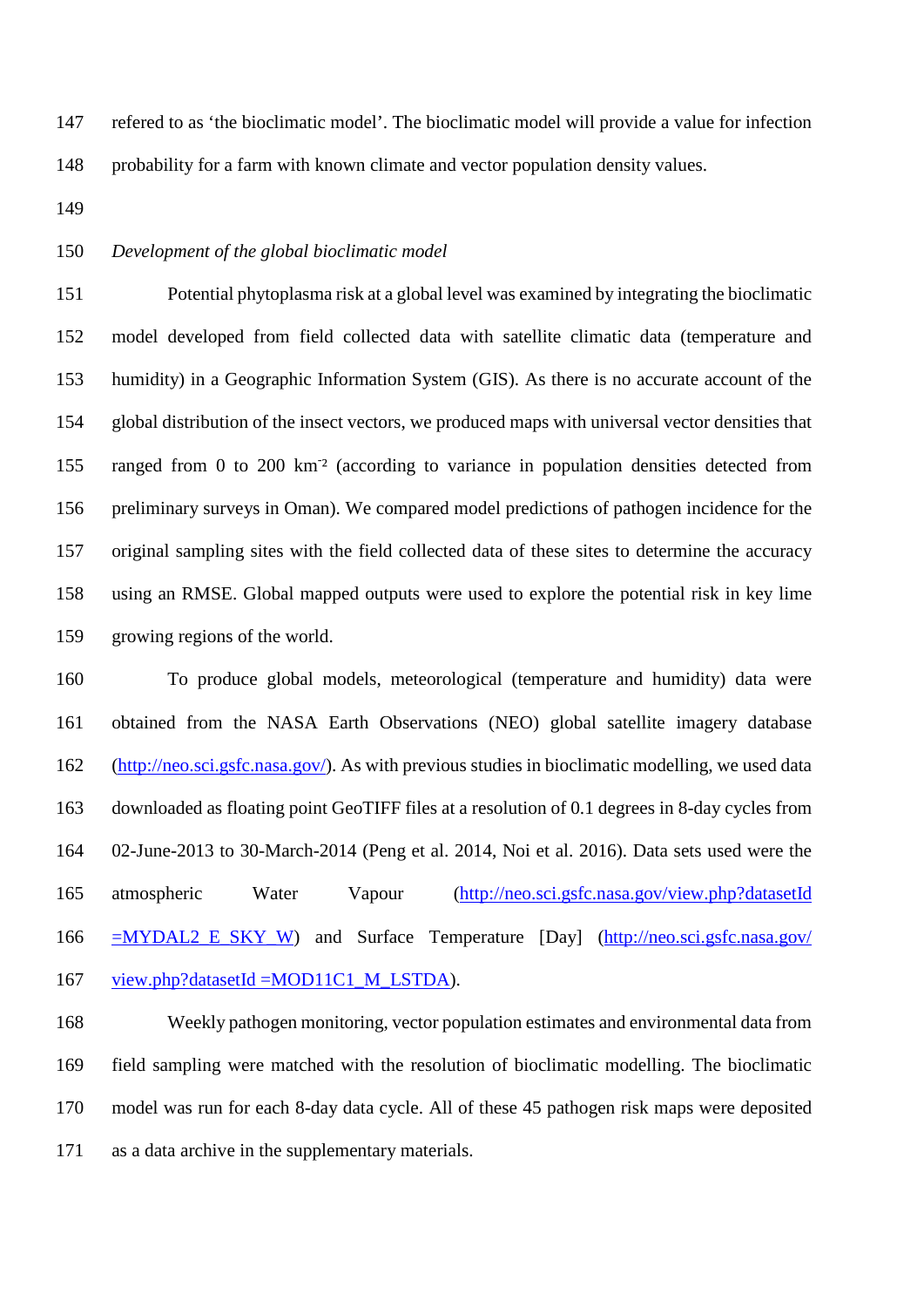Pathogen-likelihood incidences were calculated in ArcGIS 10.0 (ESRI, Redlands, CA, USA). Environmental data from NEO databases were input into the bioclimatic model. Since the model produced from field data uses the "logit-link" function, the raster files generated from this calculation were then back-transformed using the inverse-logit function to scale the probability of infection between 0 and 1. Model accuracy was compared against the predictions using the data collected at the field site in Oman. An RMSE was used to determine the goodness-of-fit of the model.

#### **Results**

*(1) Temperature and humidity determines distribution of '*Ca. *Phytoplasma aurantifolia' in* 

*Oman*

 The presence of '*Ca*. Phytoplasma aurantifolia' was confirmed in 10 of the 12 lime orchards in Oman; the phytoplasma was not be detected on a farm in the Barka and one in the Suwayq regions (Table 1, Figure 1). None of the farms that were uninfected developed infections during the survey period, nor did the infected farms cease to be infected (i.e. infection status was consistent throughout the survey period).

 Modelling the distribution of these infections against field surveyed environmental data demonstrated a significant nonlinear effect of temperature and positive effect of humidity (Table 2a) on likelihood of infection. We found the same effects when modelling with NCEI satellite data and a low RMSE value of 0.329 was calculated between these two models, demonstrating low variation and therefore indicating that both are valid (Table 2b, Figure S1). The greatest probability of detection occurred at higher humidity (>40%) and at temperatures between 10ºC and 25ºC. A significant temporal effect on infection likelihood was found (Table 2), likely reflecting the well documented variation in vector abundances. We also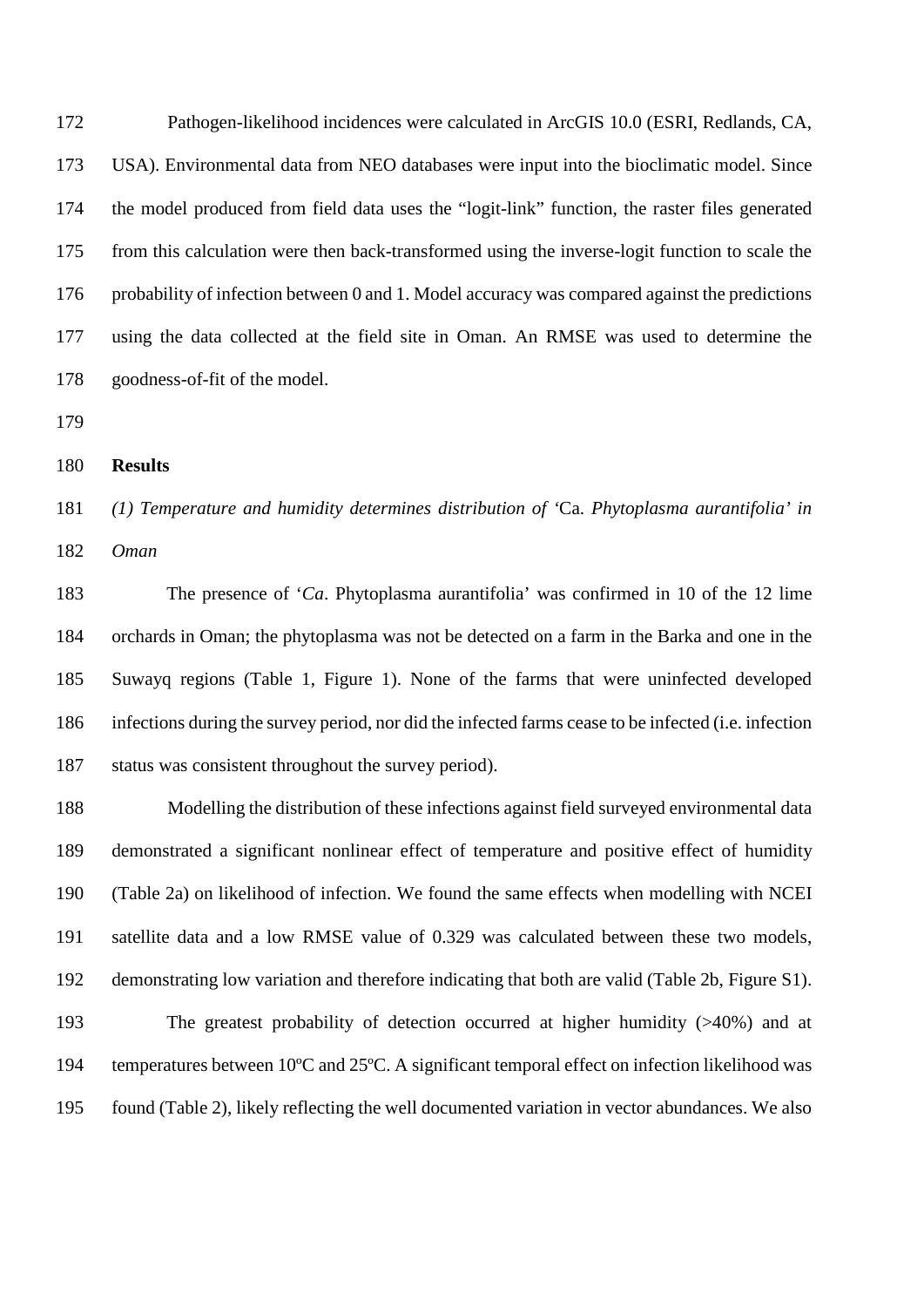found a significant positive correlation between both *D. citri* and *H. phycitis* abundances and phytoplasma infection likelihood (Table 2a).

 The abundances of insect vectors also demonstrated significant spatiotemporal variation across the farms. *Diaphorina citri* counts varied geographically, with higher 200 abundances in the northwestern farms (Lat:  $3.277 \pm 1.634$ , t = 2.006, P = 0.045; Lon: -2.793  $\pm$ 201 0.658, t = -4.247, P < 0.001), but not temporally (Date: 0.001  $\pm$  0.001, t = 1.383, P = 0.167). *Hishimonus phycitis* counts also varied geographically, showing significantly higher 203 abundances in the southwestern farms (Lat:  $-0.826 \pm 0.327$ , t =  $-2.523$ , P = 0.012; Lon:  $-1.819$ 204  $\pm$  0.224, t = -8.131, P < 0.001). Significant non-linear temporal variation in vector abundance was also found (Figure 1), with lowest abundances occurring in November 2013 and highest 206 in March 2014 (Date:  $-0.117 \pm 0.0132$ ,  $t = -8.860$ ,  $P < 0.001$ ; Date<sup>2</sup>:  $0.003 \pm 0.001$ ,  $t = 8.731$ , 207  $P < 0.001$ ).

 From the environmental coefficients shown to affect WBDL in Oman (Table 2), we developed a probabilistic model to predict the likelihood of infection. (Equation 1); since outputs were in logit units, these were back-transformed using the inverse-logit function. We assessed model fit by comparing our field-level phytoplasma infection data with the model outputs derived from NOAA meteorological station data from Oman (Figure 2) and determined an RMSE value of 0.584.

215 
$$
P(WBDL) = -5.458 + 0.179(AVD) + 0.246(T) - 0.008(T^2) + 0.024(Hphycitis) + 0.004(Dcitri)
$$
  
216 [Equation

- 
- 1]
- *P(WBDL)* = infection likelihood
- 219  $AVD = \text{atmospheric water density } (gm^{-3})$
- 220  $T =$  mean diurnal temperature  $(^{\circ}C)$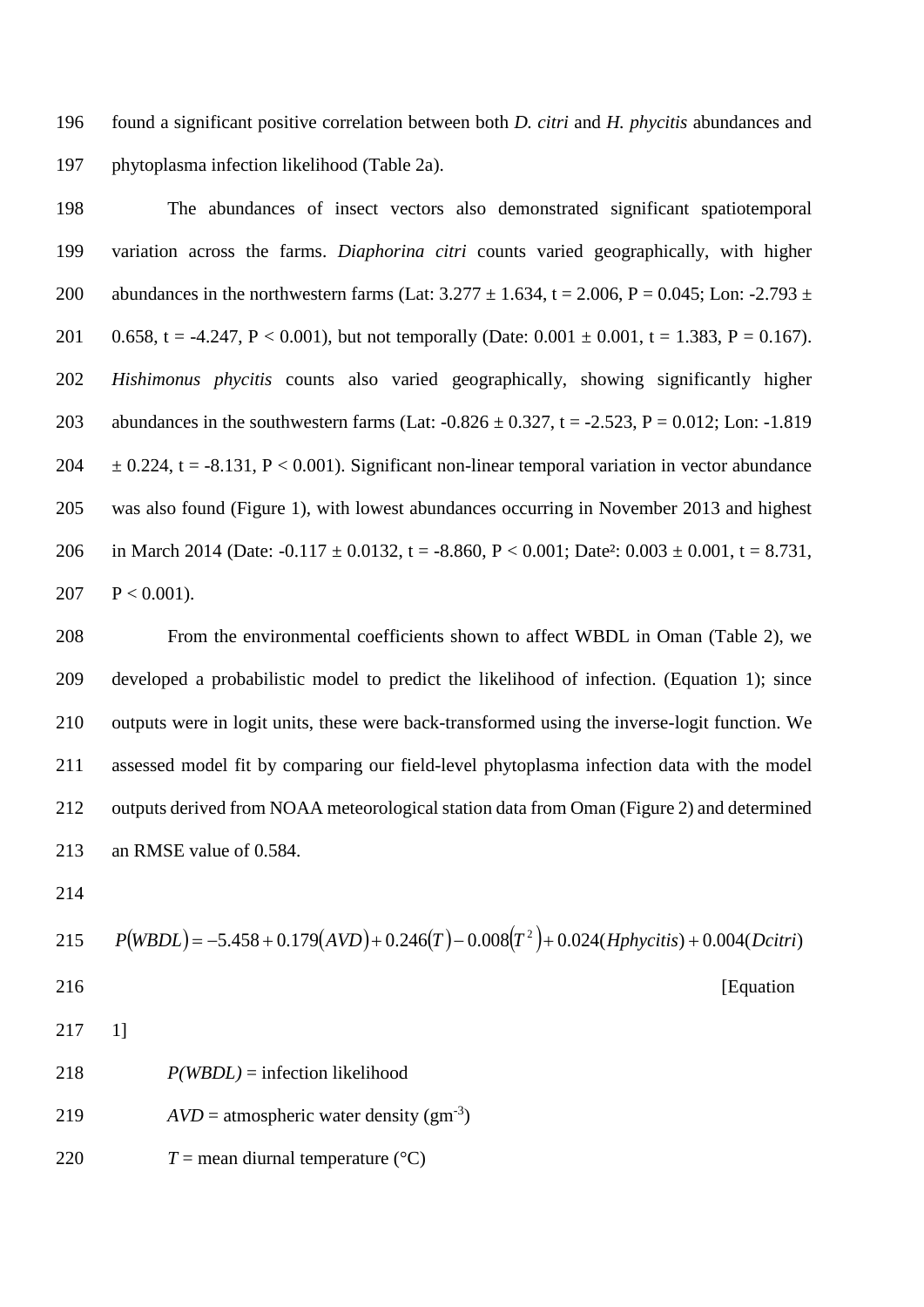221 *Hphycitis* = population density of *Hishimonus phycitis* (individuals per  $km^2$ )

222 Dcitri = population density of *Diaphorina citri* (individuals per  $km^2$ )

# *(2)Modelling the distribution of* 'Ca. *Phytoplasma aurantifolia' infection*

 We expanded this model outside Oman to examine areas suitable for '*Ca*. Phytoplasma aurantifolia'. We used temperature and humidity data from NASA Earth Observations (NEO) to examine regions outside of the current known distribution of the pathogen (the Middle East and Brazil) that may be susceptible. The insect vectors of this pathogen are most active during March-April in the Middle East (Pande 1971, Shabani et al. 2013) and June-July in Brazil (Yamamoto et al. 2001), hence the primary outputs presented here (Figure 3) are mean infection likelihoods across this period. These models were then reproduced under the low (10 232 km<sup>-2</sup>) and high (200km<sup>-2</sup>) hypothetical vector densities (Figure 3a-b). Frontier zones (i.e. where vector abundance rather than climatic conditions determine infection likelihood) may be a key factor in monitoring the spread of the pathogen. We calculated the difference between low vector density (Figure 3a) and high vector density (Figure 3b), which indicate where insect abundance is the key driving factor in disease spread (Figure 3c).

## **Discussion**

 In this study we assessed climatic variables that determine the infection-likelihood by a phytoplasma pathogen of lime. The key findings are that infections are more likely to occur 241 in environments with humidity above 40%, but prevalence is lower at temperatures around 15- 25ºC. Infection probabilities increase in the presence of either insect vectors (*D. citri* and *H. phycitis*). Hypothetical bioclimatic models indicate areas in Brazil and Oman that are most at threat from the phytoplasma and areas in China and Central America that may be susceptible to future infection spread.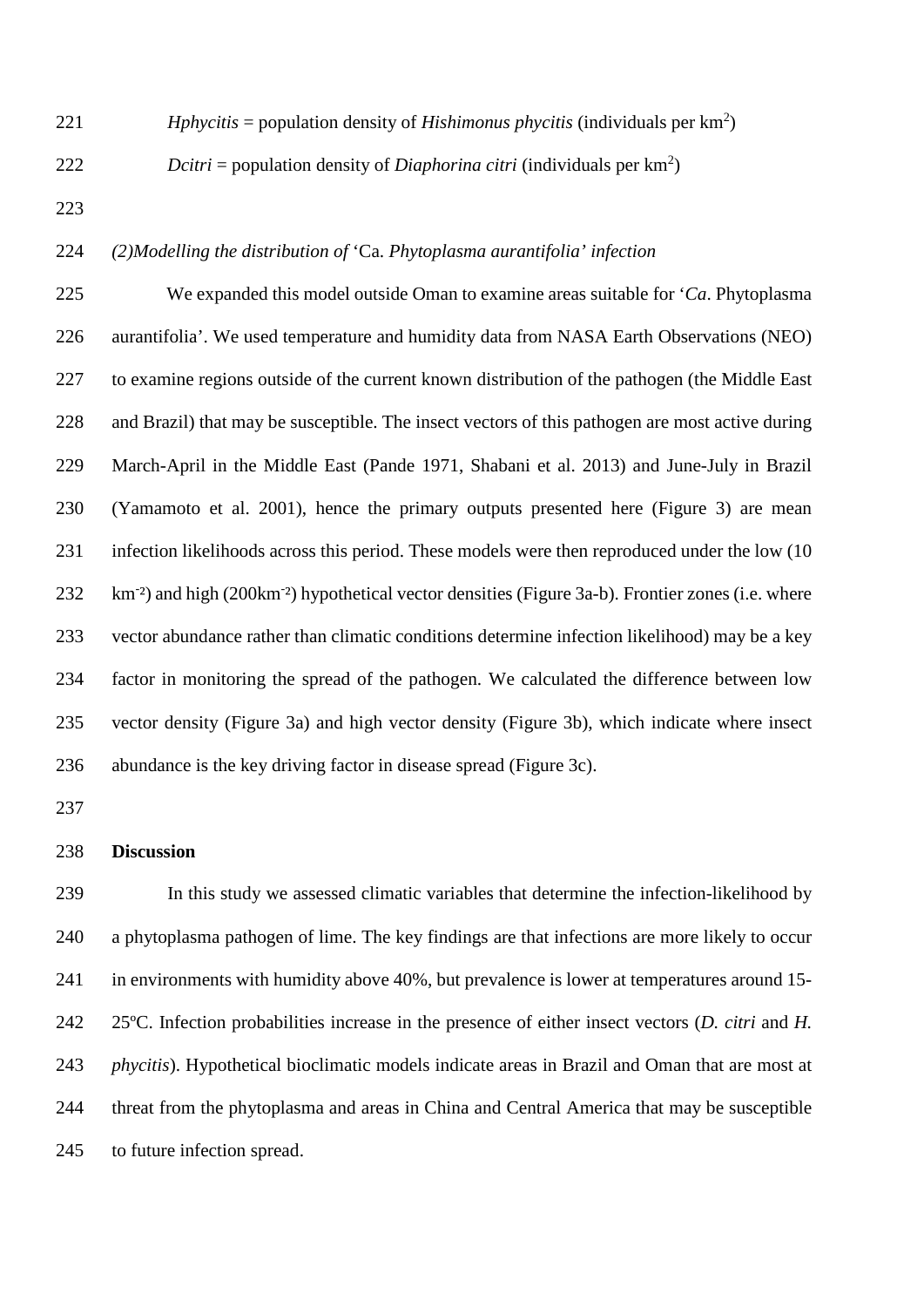Before drawing any conclusions from this work however, it is crucial to be aware of the resolution and limitations of spatial models based on the output from global climate models. Our models indicate climatic potential for transmission and infection of lime trees by '*Ca*. Phytoplasma aurantifolia'. Bioclimatic models do not generate predictions, but rather suggest a trajectory of change under current conditions. Due to non-uniform errors, there are many sources of uncertainty in predicting biological responses to global climatic variables (Martens et al. 1999, Thomas et al. 2004) and thus there are caveats to be considered when interpreting the results presented here. First, there is limited comprehensive information about real-world distributions of agricultural land that is capable of growing lime; citrus fruticulture requires level land with sufficient drainage, (Monter and Aguilera 2011, Evans et al. 2014), but the variability in environmental tolerances of each of the citrus rootstocks makes the crop adaptable to any land that can be sufficiently modified (Castle 2010, Evans et al. 2014, Snoussi-Trifa et al. 2015). Next, we used climate data interpolated from satellite readings to give values over areas of 11 km x 11 km (0.1 latitude–longitude grid cells). There can be a great deal of local variation in temperature, rainfall, land use and tree planting density within this spatial resolution; bioclimatic models of malaria distributions have drawn significant criticism over inferences made over finer spatial scales (Hay et al. 2002, Patz et al. 2002). Third, at finer grains of spatial resolution, other factors can dominate; where climate is suitable, local transmission may be determined principally by social, demographic, economic and ecological factors (Frison and Taher 1991, Thomas et al. 2004, Huber et al. 2012). Finally, a lack of current comprehensively surveying of WBDL beyond the Middle East limits our ability to ground-truth Brazilian and global distribution predictions from the model.

 Here we have developed a model to examine areas suitable for '*Ca*. Phytoplasma aurantifolia'; from this, we constructed maps based on the significant bioclimatic variables using global satellite data. The resulting bioclimatic model indicated areas within Oman and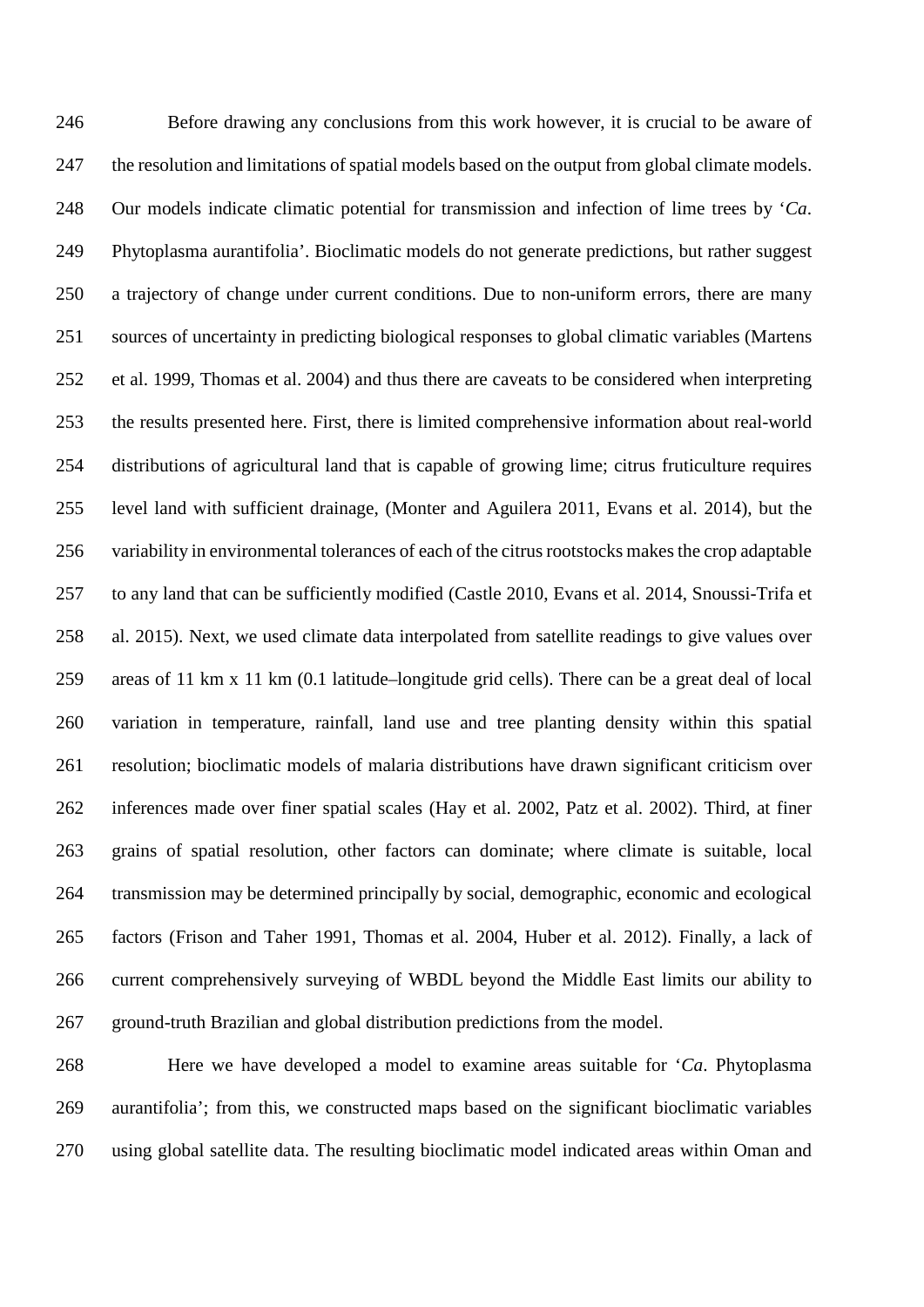Brazil, where the pathogen is currently detected, that are at a greater risk of infection by '*Ca*. Phytoplasma aurantifolia' (Figure 3). Within Oman, the geographic models indicate that the coastal areas in the North (Figure 2) are the most likely to be infected by '*Ca*. Phytoplasma aurantifolia', whereas it is much more unlikely in the cooler inland and upland areas to the west. In Brazil, infection probabilities were highest in the south and southeast, in the Rio Grande do Sul and São Paulo states (Figure 2), where '*Ca*. Phytoplasma aurantifolia' has already been detected (Texeira et al. 2005), and also in Minas Gerais and Rio de Janiero states in the southeast.

 Despite these limitations to the model, our results are supported by the limited real world data on geographical distributions of WBDL. Specifically, previous studies in Oman have demonstrated an increased level of detection in trees located in the north of Oman, with highest in the Ibri, Suwaiq and Mahadha regions (Al-Sadi et al. 2012). Furthermore, although limited data on its distribution in Brazil is available, the most comprehensively studied case is in São Paulo state (Silva et al. 2014), which corresponds to hotspots in both local and global models of WBDL bioclimatic models (Texeira et al. 2005, Teixeira et al. 2008).

 We also predict WBDL spreading to China, which has struggled with managing Huanglongbing, and the likelihood of a coinfection of the two pathogens hints at a possible repeat of invasion, spread and infection of lime orchards that happened in Brazil (Teixeira et al. 2008, Silva et al. 2014, Queiroz et al. 2016). Furthermore, the current lack of testing, monitoring or phytosanitary programs for WBDL in China, combined with the absence of any confirmation of presence, despite the presence of its hosts, vectors and sufficient climatic conditions, is deeply concerning and highlights the need to begin testing, and the importance of the bioclimatic mapping presented here.

 Australia presents another interesting potential story regarding the distribution of '*Ca.*  Phytoplasma aurantifolia'. As the centre of origin for *D. citri*, a key vector of this pathogen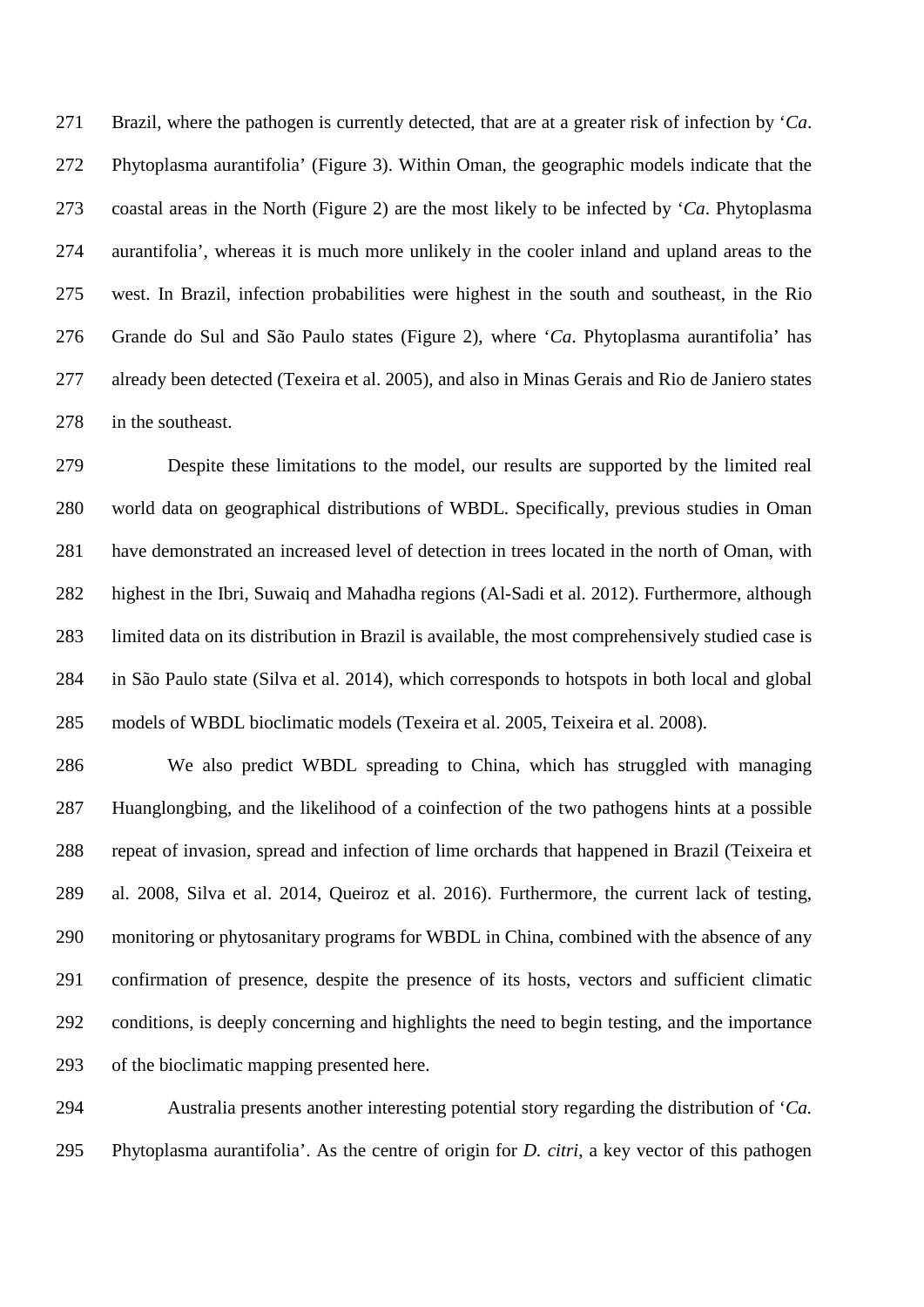(Swingle 1967) and showing high infection likelihood (Figure 3), it seems that this area may also come under threat in the future. Although '*Ca.* Phytoplasma aurantifolia' is capable of infecting other citrus species, including *Citrus trifoliata* (trifoliate orange) and *C. hystrix* (kaffir lime) (Donkersley et al. 2018); other lime species, including Tahiti limes (*C. latifolia*) and sweet lime (*C. limetta*), may not be susceptible to the pathogen (Chung et al. 2006). Alternative cultivars such as these may have an important role in establishing disease free areas for citrus industries destroyed by WBDL. Although it is not a major producer of lime in the global market, a rarely cultivated species of lime, the finger lime (*Citrus australasica* F.Muell.) is native to Australia (Mabberley 2004). Future studies could usefully examine the potential for interactions between the phytoplasma and this lime species that shares a centre of origin with one of its primary vectors.

 Both *H. phycitis* and *D. citri* are known vectors of WBDL in *C. aurantiifolia* (Salehi et al. 2007, Queiroz et al. 2016). These two are considered the most serious pests of citrus when in the presence of transmittable pathogens (Grafton-Cardwell et al. 2013, Queiroz et al. 2016, Donkersley et al. 2018); although if no pathogens are present, they are usually minor pests (Halbert and Manjunath 2004). Based on the bioclimatic model, we have found areas that 312 become highly susceptible in the presence of a high density of these vectors  $(200 \text{km}^{-2})$ . In particular, frontiers were found in South Brazil, Argentina, West China and Europe (Figure 3c). The global distribution of these vectors raises further concerns over the potential spread of the phytoplasma (Chung et al. 2009). Given the prohibitive cost of molecular methods for identification of WBDL from field samples (Ghosh et al. 2013, Al-Yahyai et al. 2015), these remain prohibitively expensive for widespread implementation and are unlikely in the near future. Evidently therefore, a more effective way to protect these areas from phytoplasma spread would require a vector monitoring and control program (Perring et al. 1999). Here, we deployed between 15 and 20 yellow-sticky traps in an approximately 10x10m grid within each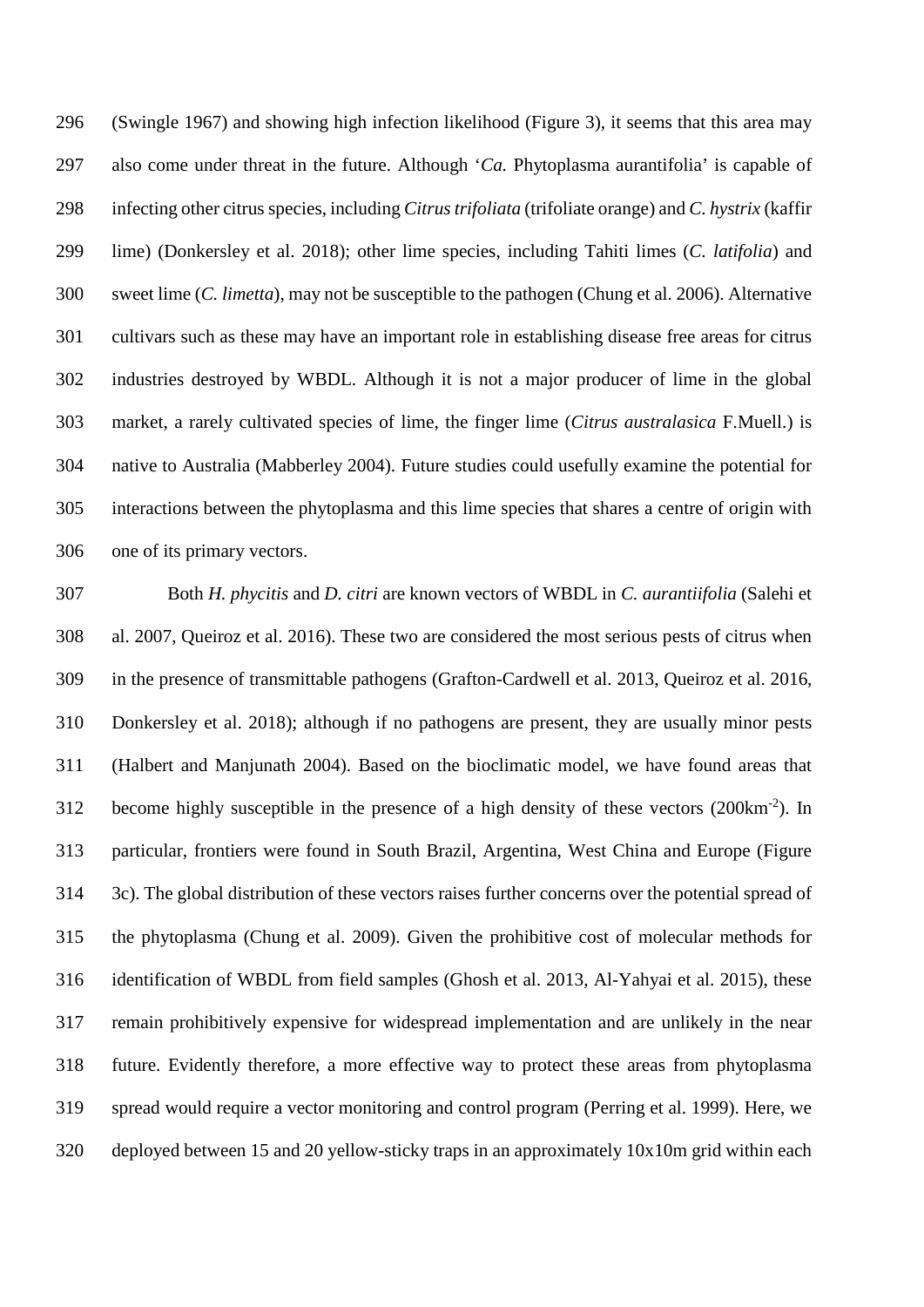farm; from these we calculate that the number of insects that need to be captured using this protocol in order to reach a 50% infection likelihood were 307 and 24 *D. citri* and *H. phycitis* respectively. Further research could usefully examine this relationship and develop a protocol for monitoring these vectors in these frontier infection zones.

 Results of our bioclimatic modelling in Brazil identifies key areas of lime production that have a high phytoplasma infection-likelihood, such as São Paulo, Santa Catarina and Rio Grande do Sul states , in addition to Uruguay (Figure 2). Recently an asymptomatic infection of lime by '*Ca*. Phytoplasma aurantifolia' was reported from São Paulo State, Brazil (Silva et al. 2014). Furthermore, in countries with asymptomatic infections, monitoring systems are reliant on molecular probes, which are expensive and difficult to implement over a broad spatial scale (Taheri et al. 2011, Rad et al. 2012). By identifying key areas that may be more susceptible to the spread of a pathogen, the results of this study may reduce the costs of a monitoring program for '*Ca*. Phytoplasma aurantifolia'. An economically sustainable monitoring program for this pathogen may also avoid a situation similar to the previous failed management of the pathogen '*Ca*. Liberibacter americanus', the etiological agent of Huanglongbing of citrus (Belasque Jr et al. 2010).

 Re-establishing citrus production in the Middle East is dependent on production of disease-free stocks, which is in turn dependent on identifying regions where new infections of '*Ca*. Phytoplasma aurantifolia' are less likely to arise. Acid lime production in most regions of Oman is not currently viable due to WBDL, and there are considerable cultural motives to prefer acid lime over other limes (Donkersley et al. 2018). Therefore, focusing on the regions identified by climatic mapping here (Figure 2), where infection rates are predicted to be lower will likely be an important first step in future efforts to re-establish WBDL-free lime production in the Middle East. This will, however, naturally require significant investment in empirical data from these locations to confirm our predicted probability of novel phytoplasma infections.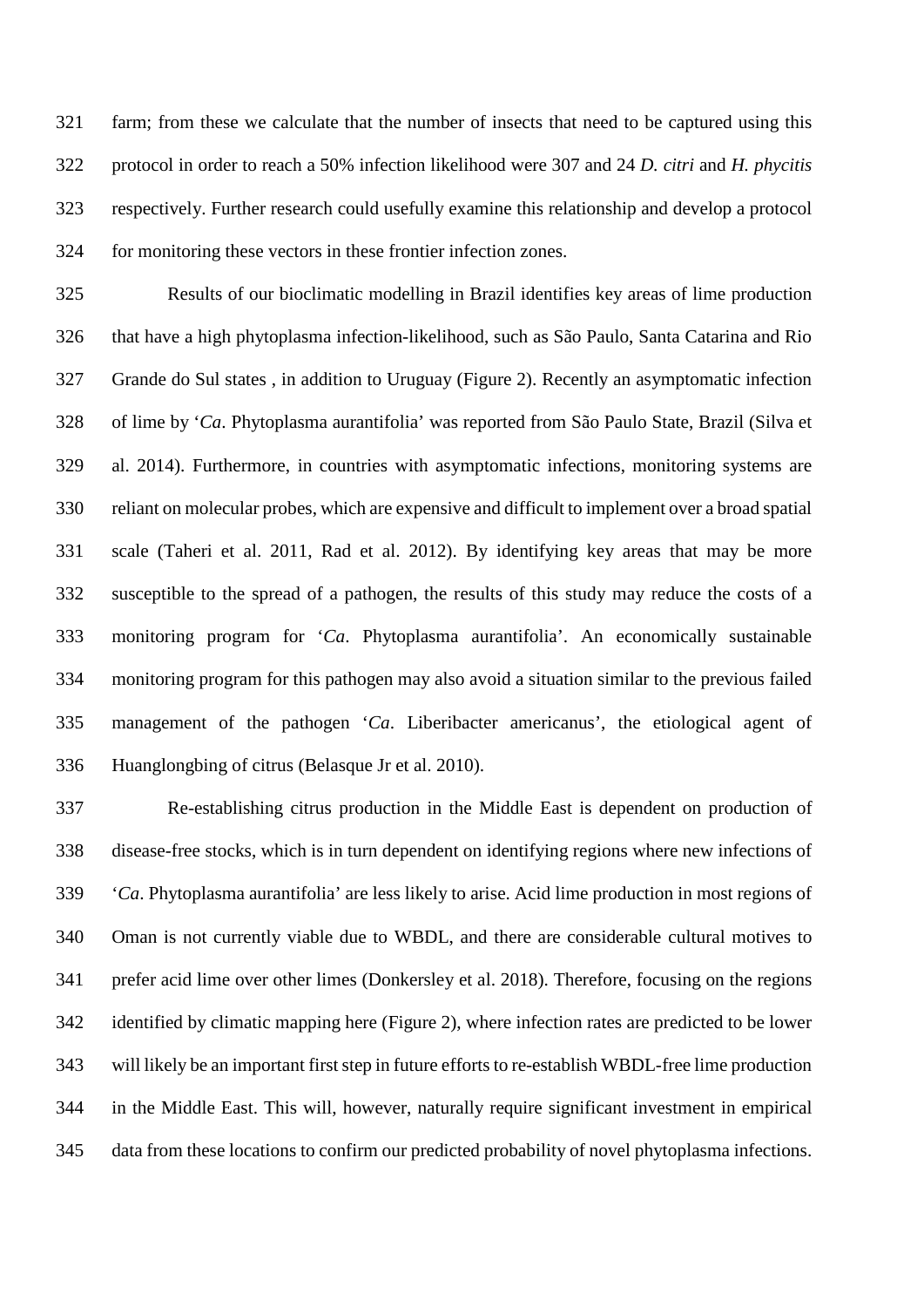Previous research has also suggested that WBDL transmission potential varies seasonally, and is significantly lower in the Omani winter (Queiroz et al. 2016). Therefore, in addition to limited production of disease-free germplasm stocks to the cooler areas in the Middle East, movement of plant material and establishing new growing sites could be restricted to the winter season, to further limit the probably of spreading the pathogen. Naturally, recommendations of this nature require more detailed analyses and communication with growers and other stakeholders in the region.

 We have also reviewed citrus pest and pathogen distributions and found these countries to be global hotspots of biological and abiotic threats to lime production (Donkersley et al. 2018). Global climate modelling indicates that major lime producing nations (China, Mexico and Argentina) show suitable climatic conditions for infection by Witches Broom Disease of Lime (Figure 2), yet the etiological agent has yet to be detected in these countries (EPPO 2006). Another key citrus-producing region, Australia, also has a suitable climate for WBDL (Figure 2) and is the centre of origin of one of the major vectors of this pathogen (*D. citri*).

 The expanding range of WBDL is therefore of real concern, even where it may initially appear not to be a great problem. This expansion is especially troubling, given that population growth rates of the vector *D. citri* on phytoplasma-infected acid lime are double those on unifected trees, both in Oman where the trees were suffering from WBDL and in Brazil where infections are entirely asymptomatic (Queiroz et al. 2016). This is important not just for the spread of the phytoplasma but also other pathogens that may be vectored by *D. citri* (e.g. Huanglongbing).

 Over the last 30 years, global lime production has been damaged by severe weather events, invasive insect pests and novel insect-pathogen interactions (Crane et al. 1993, Grafton- Cardwell et al. 2013). The damage has been so severe as to render lime production in Florida, once one of the biggest producers in the world, no longer financially viable (Evans et al. 2014).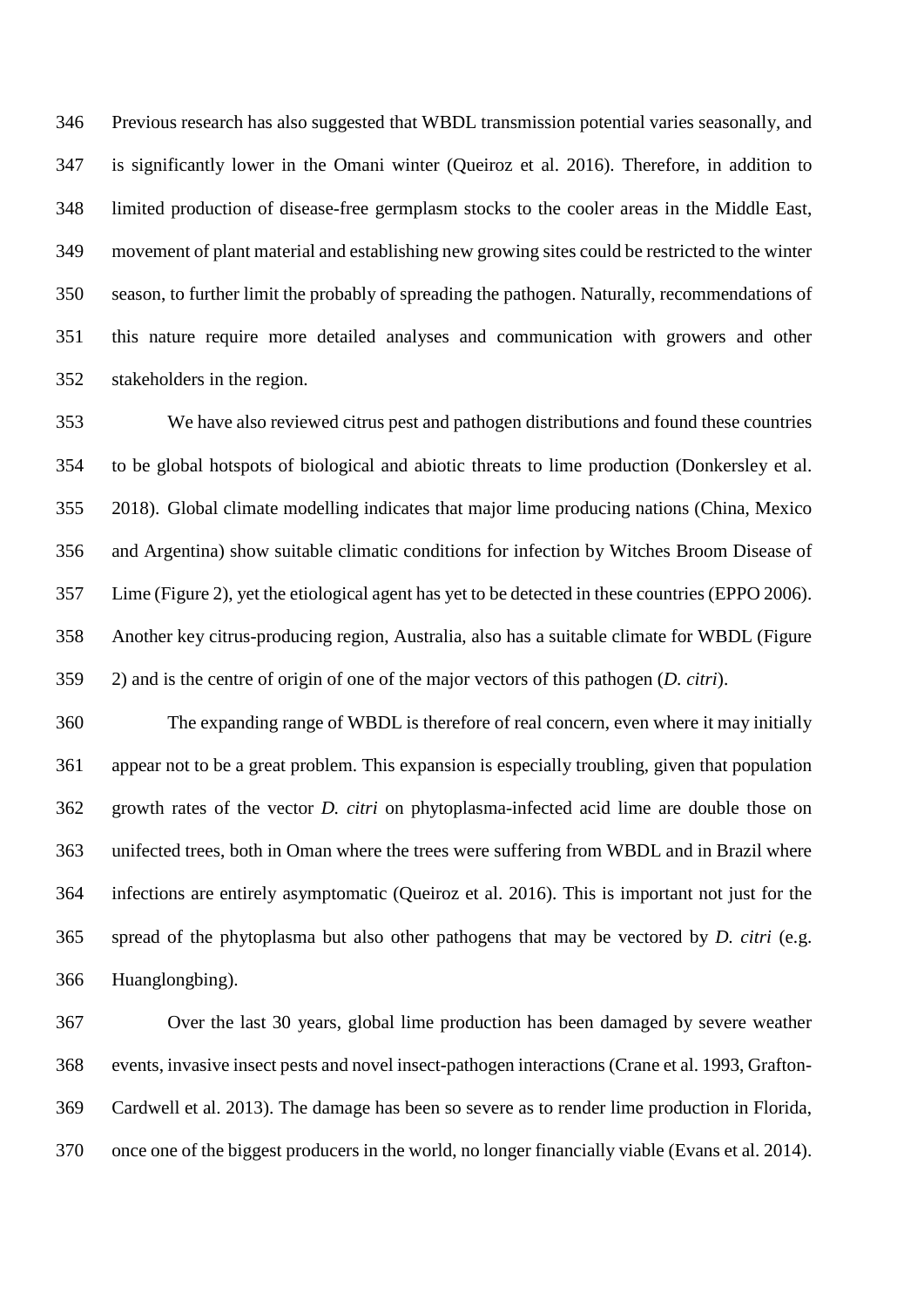These crises have opened the possibility for new producers to invest in lime production; currently the majority of the gap in the market left by Florida has been filled by Mexico (Spreen 2000).

 Although our conclusions are based on a limited set of preliminary data, the problem this pathogen presents is so serious and the system so intractable that growers and managers cannot await validation. Considering acid lime is a perennial plant and the potential gravity of the disease, it stands to reason that Integrated Disease Management must be developed. The tools we developed here may become a part of that. With new major producers of lime emerging, the potential for invasive disease vectors and accompanying pathogens highlights

the importance of appropriate and targeted monitoring programs to safeguard food security.

# **Acknowledgements**

The authors would like to thank Vale S.A. for financial support. We also thank Sultan Qaabos

University for facilitating the research. SLE is in receipt of a productivity grant from Conselho

Nacional de Pesquisa (CNPq), Brazil.

#### 

### **References**

- Al-Sadi, A., H. Al-Moqbali, R. Al-Yahyai, and F. Al-Said. 2012. AFLP data suggest a potential role for the low genetic diversity of acid lime (*Citrus aurantifolia* Swingle) in Oman in the outbreak of witches' broom disease of lime. Euphytica **188**:285-297. Al-Yahyai, R. A., A. M. Al-Sadi, F. A. Al-Said, Z. H. Al-Kalbani, C. M. Carvalho, S. L. Elliot, and A. Bertaccini. 2015. Development and morphological changes in leaves and branches of acid lime (*Citrus aurantifolia*) affected by witches' broom. Phytopathologia Mediterranea **54**:133-139. Bassanezi, R. B., L. H. Montesino, and E. S. Stuchi. 2009. Effects of Huanglongbing on fruit quality of sweet orange cultivars in Brazil. European Journal of Plant Pathology **125**:565-572.
- Belasque Jr, J., R. Bassanezi, P. Yamamoto, A. Ayres, A. Tachibana, A. Violante, A. Tank Jr, F. Di Giorgi, F. Tersi, and G. Menezes. 2010. Lessons from Huanglongbing management in São Paulo state, Brazil. Journal of Plant Pathology:285-302.
- Bertaccini A. (2007) Phytoplasmas: diversity, taxonomy, and epidemiology. Frontiers in Bioscience 12:673-689.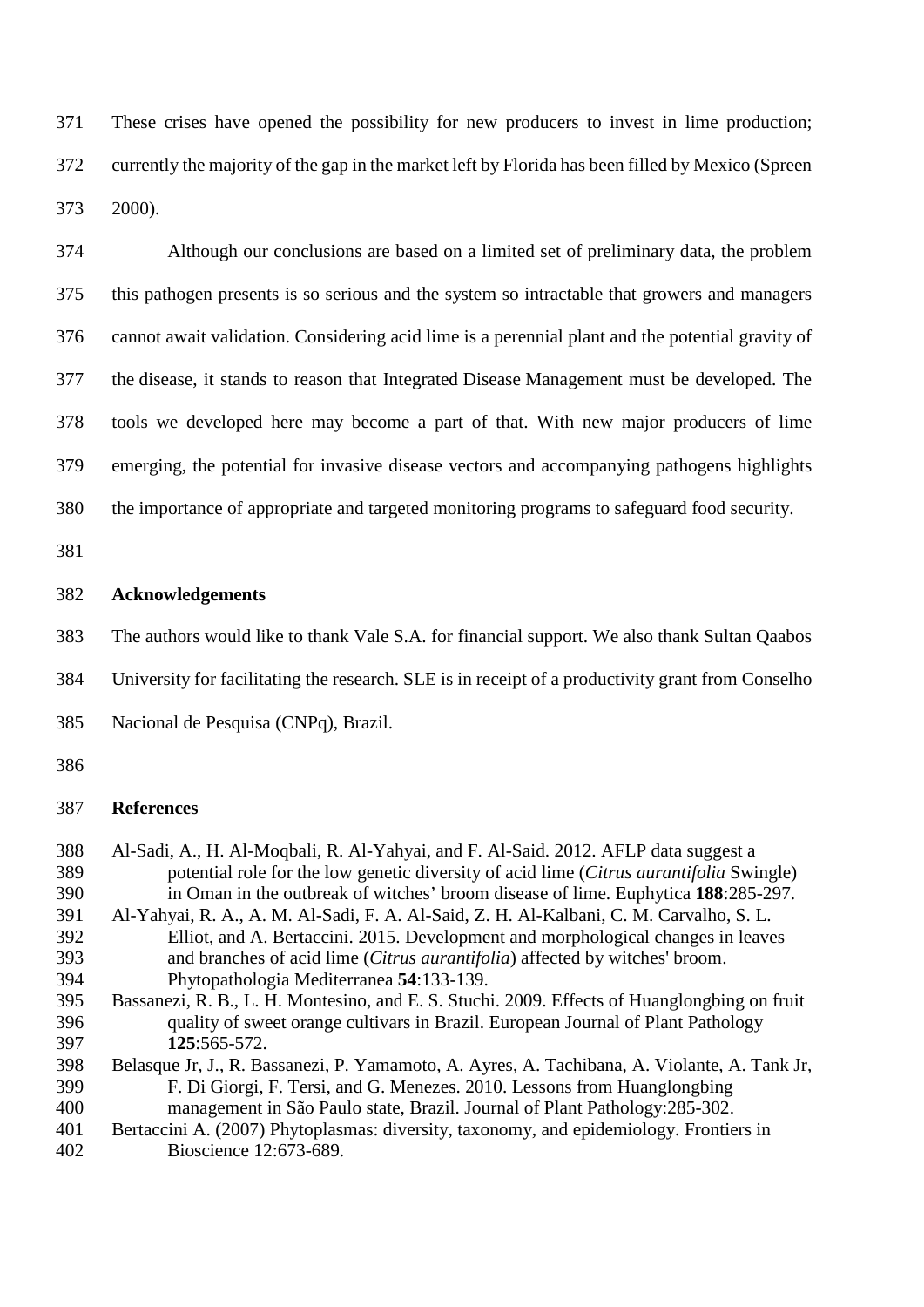- Berges, R., M. Rott, and E. Seemüller. 2000. Range of phytoplasma concentrations in various plant hosts as determined by competitive polymerase chain reaction. Phytopathology **90**:1145-1152.
- Bove, J. 1986. Outbreaks and new records. Oman. Witches' broom disease of lime. FAO Plant Protection Bulletin **34**:217-218.
- Bové, J. M. 2006. Huanglongbing: a destructive, newly-emerging, century-old disease of citrus. Journal of Plant Pathology:7-37.
- Bove, J. M., and M. Garnier. 2000. Witches' broom disease of lime. Arab Journal of Plant Protection **18**:148-152.
- Castle, W. S. 2010. A career perspective on citrus rootstocks, their development, and commercialization. Hortscience **45**:11-15.
- Chung, K.-R., I. Khan, and R. Brlansky. 2009. Citrus diseases exotic to Florida: Witches' Broom Disease of Lime (WBDL). Fact Sheet pp228 Institute of Food and Agricultural Sciences, University of Florida.
- Chung, K., I. Khan, and R. Brlansky. 2006. Citrus diseases exotic to Florida: Witches' Broom Disease of Lime (WBDL). Florida: IFAS Extentention.
- Crane, J. H., R. J. Campbell, and C. F. Balerdi. 1993. Effect of hurricane Andrew on tropical fruit trees. pp 139-142 *in* Proceedings of Florida State Horticultural Society. Florida State Horticultural Society.
- da Graça, J. V. 2004. Etiology, history and world situation of citrus Huanglongbing *in* Diseases of Fruits and Vegetables: Diagnosis and Management, Vol 1.
- De Boer, S. H., and M. M. López. 2011. New grower-friendly methods for plant pathogen monitoring. Annual Review of Phytopathology **50**:197-218.
- Deng, S., and C. Hiruki. 1991. Amplification of 16S rRNA genes from culturable and nonculturable mollicutes. Journal of Microbiological Methods **14**:53-61.
- Donkersley, P., F. Silva, I. Al-Mahmmoli, C. Carvalho, and S. Elliot. (2018) Biological, environmental and socioeconomic threats to lime production. Journal of Plant Diseases and Protection, pp1-18. https://doi.org/10.1007/s41348-018-0160-x
- EPPO. 2006. *Candidatus* Phytoplasma aurantifolia. EPPO Bulletin **36**:117-119.
- EPPO. 2015. PQR EPPO Plant Quarantine Data Retrieval system.
- http://www.eppo.int/DATABASES/pqr/pqr.htm.
- Evans, E. A., F. H. Ballen, and J. H. Crane. 2014. Economic potential of producing Tahiti limes in Southern Florida in the presence of citrus canker and citrus greening. HortTechnology **24**:99-106.
- FAO. 2015. FAOSTAT: Food and Agriculture Organization of the United Nations Statistics Division. http://faostat3.fao.org.
- Frison, E., and M. Taher. 1991. FAO/IBPGR technical guidelines for the safe movement of citrus germplasm. Bioversity International.
- Ghosh, D., S. Bhose, R. Manimekalai, and S. Gowda. 2013. Molecular detection of *Candidatus* Phytoplasma spp. causing witches' broom disease of acid lime (*Citrus aurantifolia*) in India. Journal of Plant Biochemistry and Biotechnology **22**:343-347.
- Ghosh, D., A. Das, S. Singh, S. Singh, and Y. Ahlawat. 1999. Occurrence of Witches'- Broom, a new phytoplasma disease of acid lime (*Citrus aurantifolia*) in India. Plant Disease **83**:302-302.
- Gottwald, T. R., J. V. da Graça, and R. B. Bassanezi. 2007. Citrus Huanglongbing: the pathogen and its impact. Plant Health Progress **6**.
- Grafton-Cardwell, E. E., L. L. Stelinski, and P. A. Stansly. 2013. Biology and management of Asian Citrus Psyllid, vector of the Huanglongbing pathogens. Annual Review of Entomology **58**:413-432.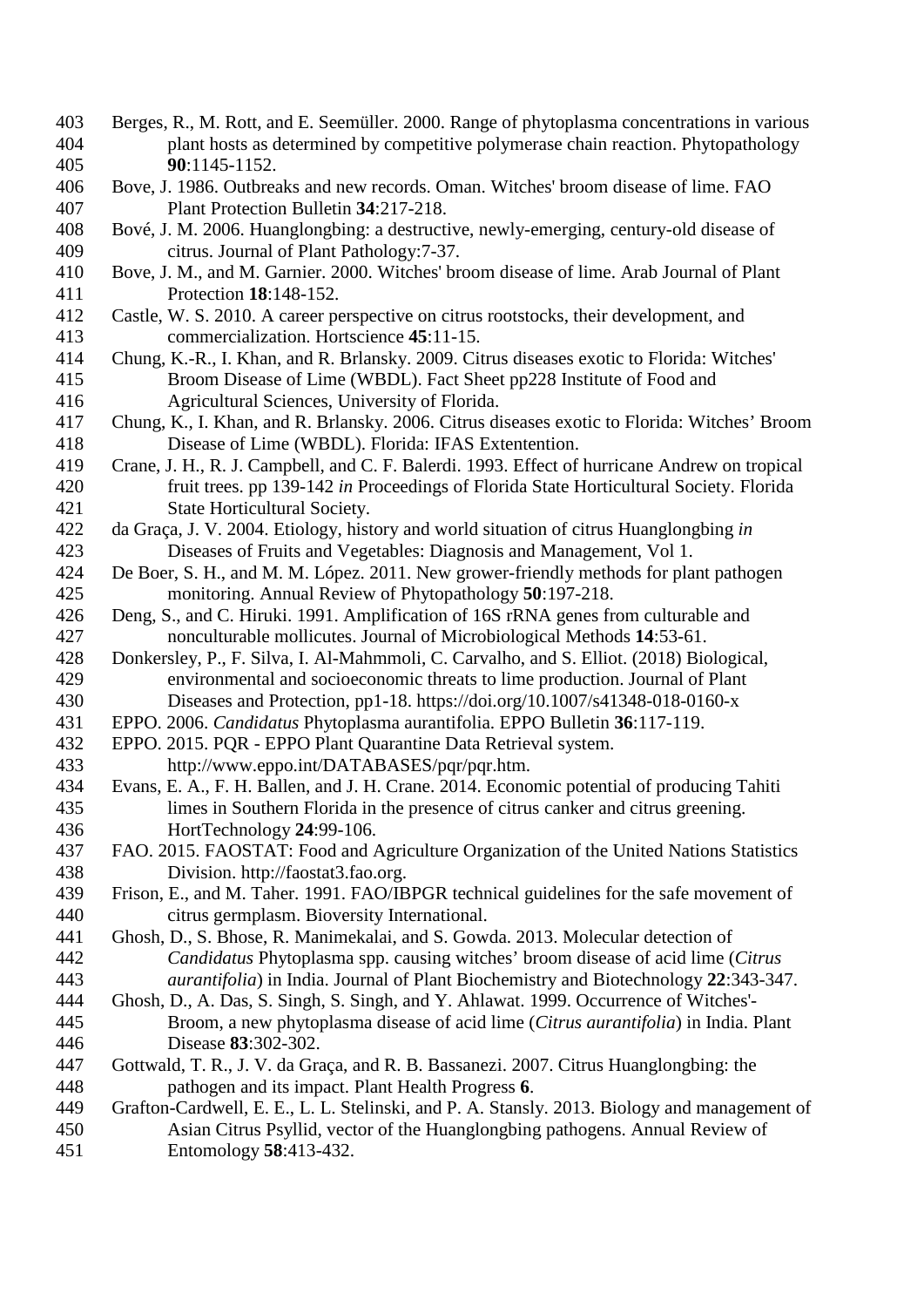- Gregory, P. J., S. N. Johnson, A. C. Newton, and J. S. Ingram. 2009. Integrating pests and pathogens into the climate change/food security debate. Journal of Experimental Botany **60**:2827-2838.
- Gundersen, D., and I.-M. Lee. 1996. Ultrasensitive detection of phytoplasmas by nested-PCR assays using two universal primer pairs. Phytopathologia Mediterranea: **35**:144-151.
- Halbert, S. E., and K. L. Manjunath. 2004. Asian citrus psyllids (Sternorrhyncha: Psyllidae) and greening disease of citrus: a literature review and assessment of risk in Florida. Florida Entomologist **87**:330-353.
- Hay, S. I., J. Cox, D. J. Rogers, S. E. Randolph, D. I. Stern, G. D. Shanks, M. F. Myers, and R. W. Snow. 2002. Climate change and the resurgence of malaria in the East African highlands. Nature **415**:905-909.
- Hijmans, R., G. Forbes, and T. Walker. 2000. Estimating the global severity of potato late blight with GIS‐linked disease forecast models. Plant Pathology **49**:697-705.
- Hogenhout S.A., Oshima K., Ammar, E.D., Kakizawa, S., Kingdom, H.N., Namba S. (2008) Phytoplasmas: bacteria that manipulate plants and insects. Molecular Plant Pathology **9**:403-423.
- Huber, D., V. Römheld, and M. Weinmann. 2012. Chapter 10 Relationship between Nutrition, Plant Diseases and Pests. Pages 283-298 *in* P. Marschner, editor. Marschner's Mineral Nutrition of Higher Plants (Third Edition). Academic Press, San Diego.
- Kashyap, P. L., S. Kumar, and A. K. Srivastava. 2016. Nanodiagnostics for plant pathogens. Environmental Chemistry Letters:1-7.
- Kriticos, D. J., A. Leriche, D. J. Palmer, D. C. Cook, E. G. Brockerhoff, A. E. A. Stephens, and M. S. Watt. 2013. Linking climate suitability, spread rates and host-impact when estimating the potential costs of invasive pests. PLoS One **8**:e54861.
- Kriticos, D. J., T. Yonow, and R. E. McFadyen. 2005. The potential distribution of *Chromolaena odorata* (Siam weed) in relation to climate. Weed Research **45**:246- 254.
- Lee, I.-M., D. E. Gundersen-Rindal, and A. Bertaccini. 1998. Phytoplasma: ecology and genomic diversity. Phytopathology **88**:1359-1366.
- Liu, Y., E. Heying, and S. A. Tanumihardjo. 2012. History, global distribution, and nutritional importance of citrus fruits. Comprehensive Reviews in Food Science and Food Safety **11**:530-545.
- Mabberley, D. 2004. Citrus (Rutaceae): a review of recent advances in etymology, systematics and medical applications. Blumea-Biodiversity, Evolution and Biogeography of Plants **49**:481-498.
- Mardi, M., S. Khayam Nekouei, L. K. Farsad, F. Ehya, M. Shabani, M. Shafiee, M. Tabatabaei, M. R. Safarnejad, G. Salehi Jouzani, and G. Hosseini Salekdeh. 2011. Witches' broom disease of Mexican lime trees: disaster to be addressed before it will be too late. Pages S205-S206 *in* Bulletin of Insectology. Department of Agroenvironmental Sciences and Technologies.
- Martens, P., R. Kovats, S. Nijhof, P. De Vries, M. Livermore, D. Bradley, J. Cox, and A. McMichael. 1999. Climate change and future populations at risk of malaria. Global Environmental Change **9**:S89-S107.
- Monter, A. V., and A. M. Aguilera. 2011. Advances in Fruiticulture. Revista Brasileira De Fruticultura **33**:179-186.
- Mukhopadhyay, S. 2004. Diseases of Citrus and their management. Pages 90-196 Citrus: production, postharvest, disease and pest management. Science Publishers, Enfield (NH), USA.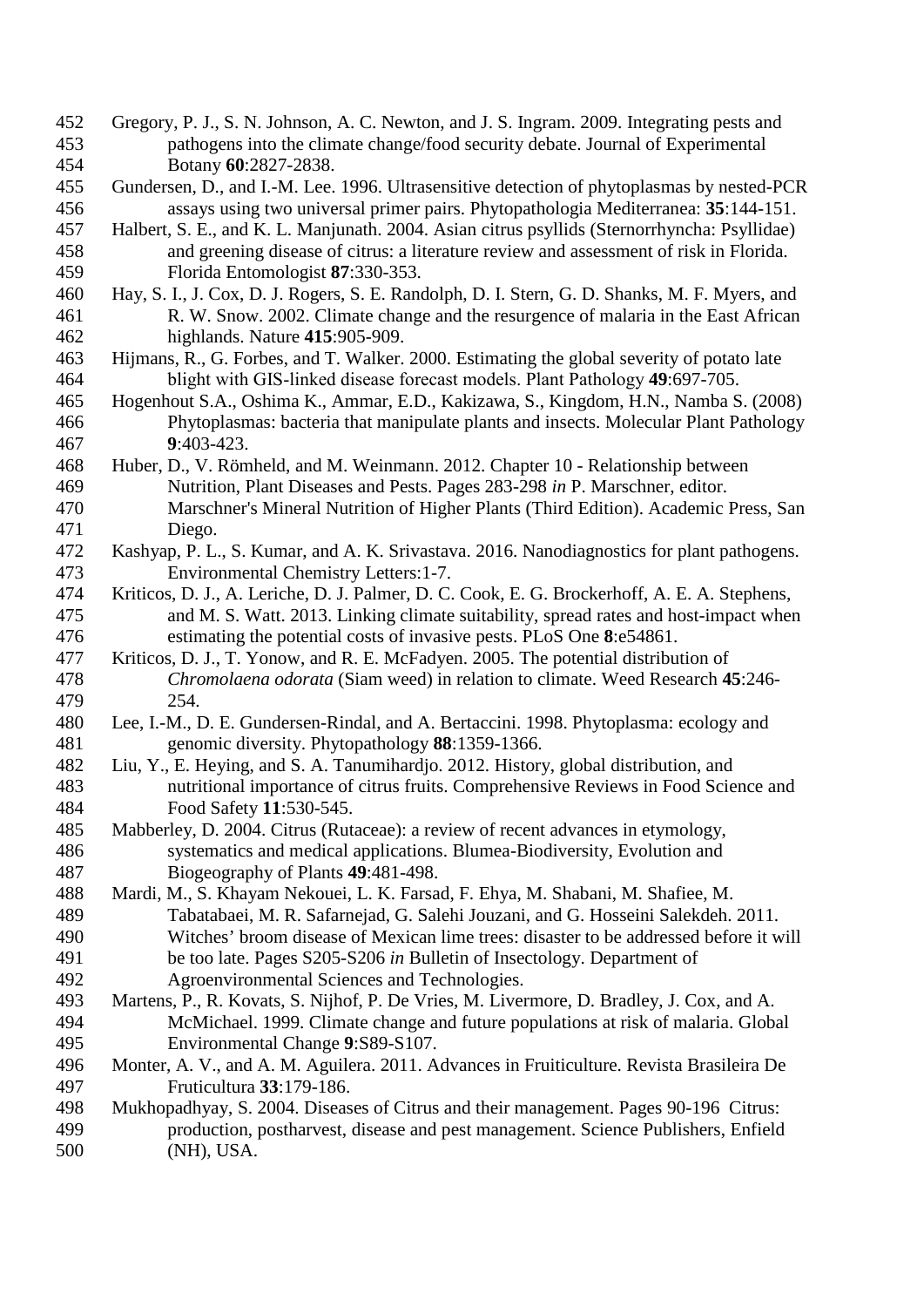- Nascimento da Silva, F., A. Neves de Souza, I. Al-Mahmooli, A. M. Al-Sa'di, and C. M. Carvalho. 2015. A new disease in *Citrus aurantifolia* in Oman,"sudden decline", is associated with a pathogen complex including a 16SrII group phytoplasma. Phytopathogenic Mollicutes **5**:S101-S102.
- NOAA. 2015. NOAA National Centers for Environmental Information: Custom Monthly Summaries. National Oceanic and Atmospheric Administration (NOAA).
- Noi, P., M. Kappas, and J. Degener. 2016. Estimating daily maximum and minimum land air surface temperature using MODIS land surface temperature data and ground truth data in Northern Vietnam. Remote Sensing **8**:1002.
- Pande, Y. 1971. Biology of citrus psylla, *Diaphorina citri* Kuw.(Hemiptera: Psyllidae). Israel Journal of Entomology **6**:307-311.
- Patz, J. A., M. Hulme, C. Rosenzweig, T. D. Mitchell, R. A. Goldberg, A. K. Githeko, S. Lele, A. J. McMichael, and D. Le Sueur. 2002. Climate change (Communication arising): Regional warming and malaria resurgence. Nature **420**:627-628.
- Peng, S.-S., S. Piao, Z. Zeng, P. Ciais, L. Zhou, L. Z. X. Li, R. B. Myneni, Y. Yin, and H. Zeng. 2014. Afforestation in China cools local land surface temperature. Proceedings of the National Academy of Sciences **111**:2915-2919.
- Perring, T. M., N. M. Gruenhagen, and C. A. Farrar. 1999. Management of plant viral diseases through chemical control of insect vectors. Annual Review of Entomology **44**:457-481.
- Perrings, C., K. Dehnen-Schmutz, J. Touza, and M. Williamson. 2005. How to manage biological invasions under globalization. Trends in Ecology & Evolution **20**:212-215.
- Queiroz, R. B., P. Donkersley, F. N. Silva, I. H. Al-Mahmmoli, A. M. Al-Sadi, C. M. Carvalho, and S. L. Elliot. 2016. Invasive mutualisms between a plant pathogen and insect vectors in the Middle East and Brazil. Open Science **3**:160557.
- R Core Team, 2013. R: A language and environment for statistical computing. R Foundation for Statistical Computing, Vienna, Austria.
- Rad, F., A. Mohsenifar, M. Tabatabaei, M. Safarnejad, F. Shahryari, H. Safarpour, A. Foroutan, M. Mardi, D. Davoudi, and M. Fotokian. 2012. Detection of '*Candidatus*  phytoplasma aurantifolia' with a quantum dots FRET-based biosensor. Journal of Plant Pathology **94**:525-534.
- Salehi, M., K. Izadpanah, M. Siampour, A. Bagheri, and S. Faghihi. 2007. Transmission of '*Candidatus* Phytoplasma aurantifolia' to Bakraee (*Citrus reticulata* hybrid) by feral *Hishimonus phycitis* leafhoppers in Iran. Plant Disease **91**:466-466.
- Samson, J. 1986. Citrus. Longman Scientific and Technical, Essex, New York.
- Shabani, M., C. Bertheau, M. Zeinalabedini, A. Sarafrazi, M. Mardi, S. M. Naraghi, H. Rahimian, and M. Shojaee. 2013. Population genetic structure and ecological niche modelling of the leafhopper *Hishimonus phycitis*. Journal of Pest Science **86**:173-183.
- Silva, F., R. Queiroz, A. Souza, A. Al-Sadi, D. Siqueira, S. Elliot, and C. Carvalho. 2014. First report of a 16SrII-C Phytoplasma associated with asymptomatic acid lime (*Citrus aurantifolia*) in Brazil. Plant Disease **98**:1577-1577.
- Smith, K. F., D. F. Sax, S. D. Gaines, V. Guernier, and J.-F. Guégan. 2007. Globalization of human infectious disease. Ecology **88**:1903-1910.
- Snoussi-Trifa, H., M. F. Duval, A. Garcia-Lor, X. Perrier, J. P. Jacquemoud-Collet, L. Navarro, and P. Ollitrault. 2015. Analysis of genetic diversity in Tunisian citrus rootstocks. Pages 147-154 *in* B. SabaterMunoz, P. Moreno, L. Pena, and L. Navarro, editors. Xii International Citrus Congress - International Society of Citriculture. Int Soc Horticultural Science, Leuven 1.
- Spreen, T. H. 2000. The citrus industries of the United States and Mexico after NAFTA, Revista Chapingo Serie Horticultura **VI**:145-152.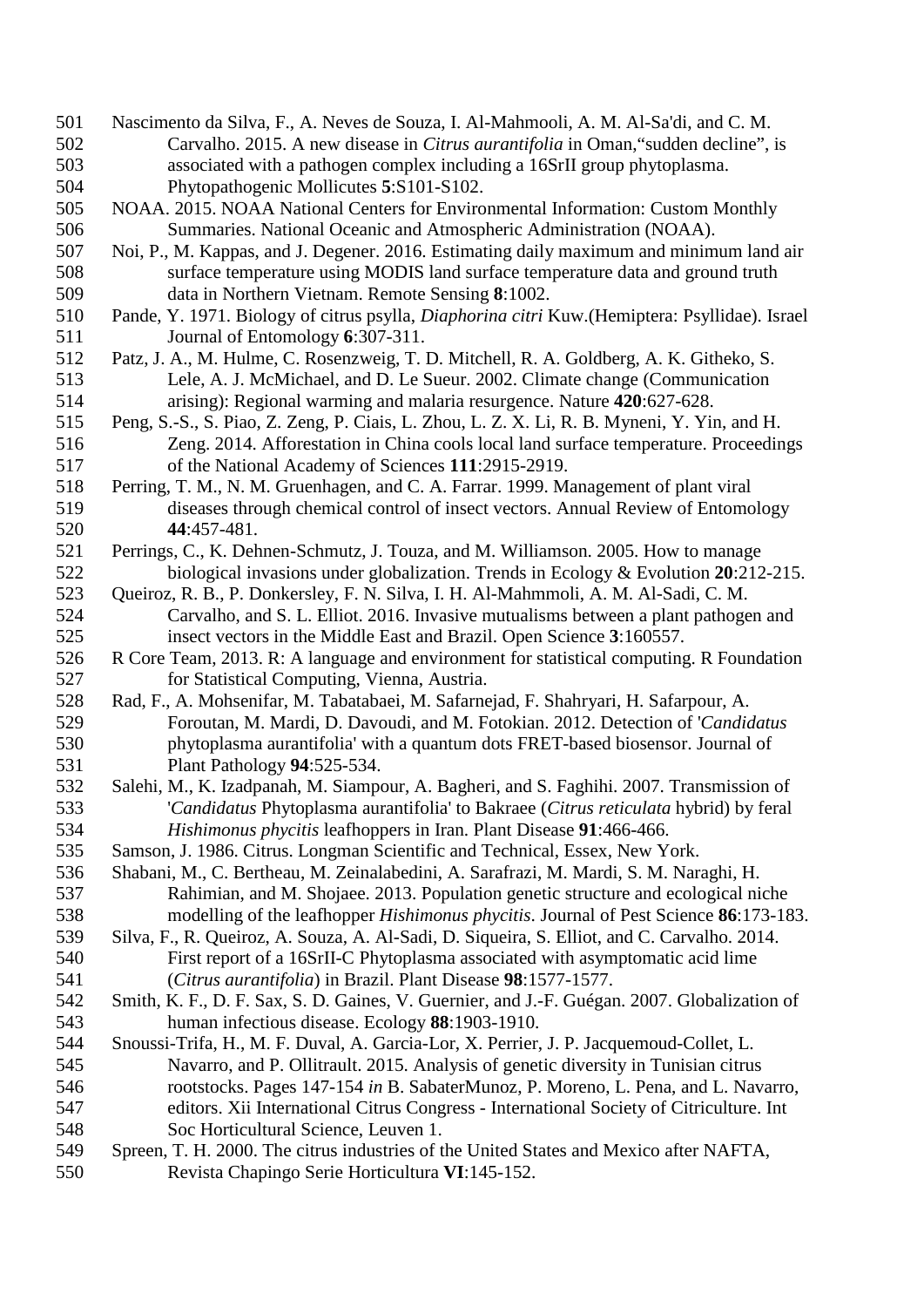- Swingle, W. T. 1967. The botany of Citrus and its wild relatives. The citrus industry:190-430.
- Taheri, F., G. Nematzadeh, M. G. Zamharir, M. K. Nekouei, M. Naghavi, M. Mardi, and G. H. Salekdeh. 2011. Proteomic analysis of the Mexican lime tree response to '*Candidatus* Phytoplasma aurantifolia' infection. Molecular BioSystems **7**:3028-3035.
- Teixeira, D., N. Wulff, E. Martins, E. Kitajima, R. Bassanezi, A. Ayres, S. Eveillard, C. Saillard, and J. Bové. 2008. A phytoplasma closely related to the Pigeon Pea Witches'-Broom Phytoplasma (16Sr IX) is associated with citrus huanglongbing symptoms in the state of São Paulo, Brazil. Phytopathology **98**:977-984.
- Texeira, D. C., J. Ayres, E. W. Kitajima, L. Danet, S. Jagoueix-Eveillard, C. Saillard, and J. M. Bové. 2005. First report of a Huanglongbing-like disease of citrus in Sao Paulo state, Brazil and association of a new liberibacter species, "*Candidatus* Liberibacter americanus", with the disease. Plant Disease **89**:107-107.
- 563 Thomas, C. J., G. Davies, and C. E. Dunn. 2004. Mixed picture for changes in stable malaria<br>564 distribution with future climate in Africa. Trends in Parasitology 20:216-220. distribution with future climate in Africa. Trends in Parasitology **20**:216-220.
- Weintraub, P. G., and L. Beanland. 2006. Insect vectors of phytoplasmas. Annual Review of Entomology **51**:91-111.
- Yamamoto, P. T., P. E. Paiva, and S. Gravena. 2001. Population dynamics of *Diaphorina citri* Kuwayama (Hemiptera: psyllidae) in citrus orchards in the North of Sao Paulo State, Brazil. Neotropical Entomology **30**:165-170.
- Yonow, T., D. J. Kriticos, and R. W. Medd. 2004. The potential geographic range of *Pyrenophora semeniperda*. Phytopathology **94**:805-812.
-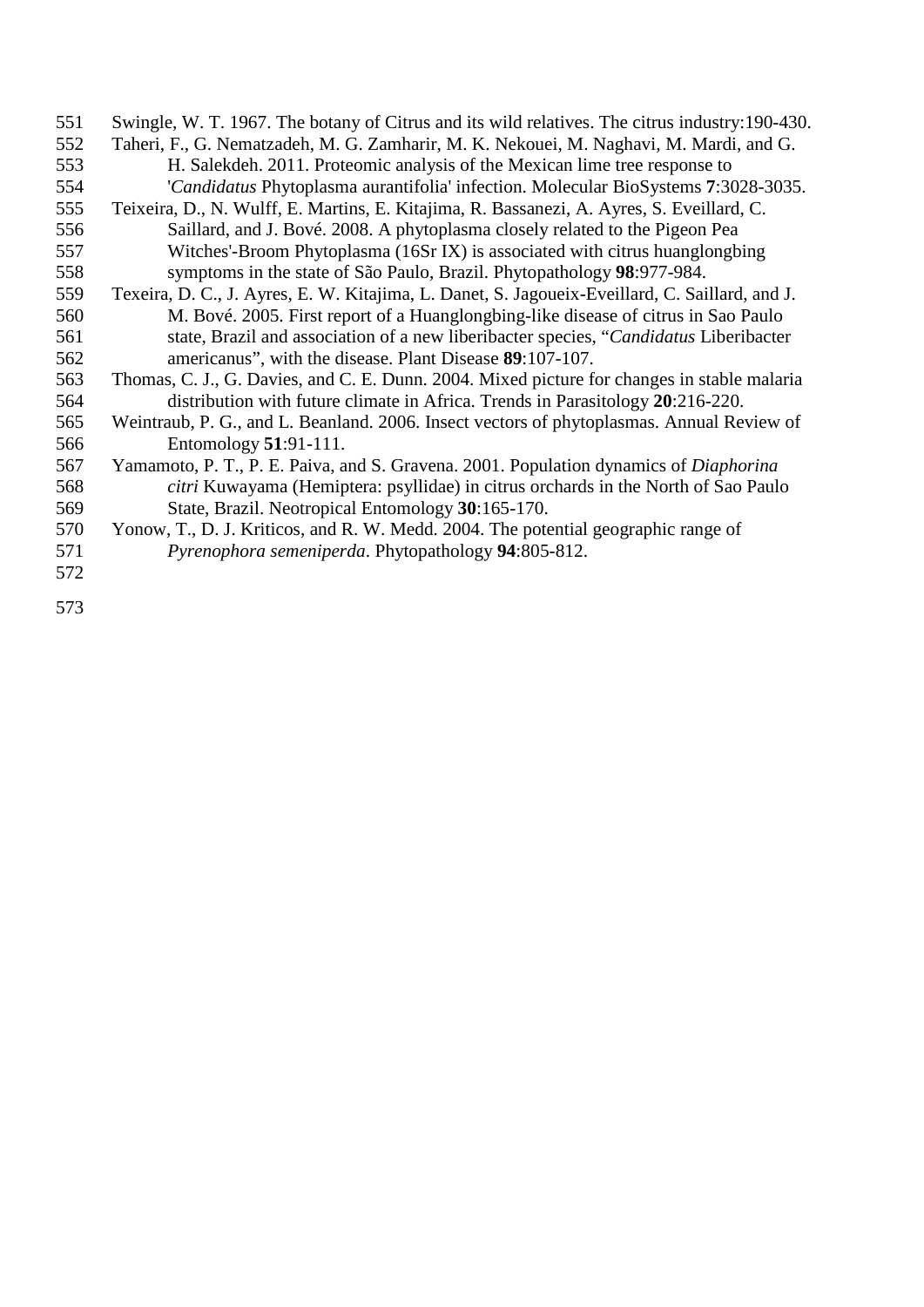574 **Table 1.** Infection occurrence of witches' broom disease of lime (*Ca*. Phytoplasma

575 aurantifolia) in Omani farms. Infection data demonstrate the proportion of trees sampled that<br>576 were confirmed infected in June 2013-March 2014. 576 were confirmed infected in June 2013-March 2014.

577

|              |      |            | No. trees | Total       | Total       |
|--------------|------|------------|-----------|-------------|-------------|
|              |      | Proportion | sampled   | count $H$ . | count       |
| Region       | Farm | infected†  |           | $phvcitis*$ | $D.$ citri* |
| <b>Barka</b> | 1    | 0.00       | 180       | 111         | 418         |
| Barka        | 2    | 0.20       | 180       | 432         | 382         |
| <b>Barka</b> | 3    | 0.05       | 180       | 254         | 1037        |
| Musanah      | 4    | 0.53       | 135       | 247         | 1378        |
| Musanah      | 5    | 0.33       | 135       | 271         | 176         |
| Musanah      | 6    | 0.60       | 135       | 872         | 429         |
| Samael       | 7    | 1.00       | 135       | 399         | 8           |
| Samael       | 8    | 0.40       | 135       | 378         | 112         |
| Samael       | 9    | 1.00       | 135       | 206         | 4           |
| Suwayq       | 10   | 0.20       | 180       | 1854        | 354         |
| Suwayq       | 11   | 0.00       | 135       | 157         | 47          |
| Suwayq       | 12   | 0.33       | 108       | 165         | 8249        |

<sup>†</sup> Proportion infected is the relative to the total number of C. aurantifolia trees tested<br>
<sup>579</sup> \* Vector densities (*Diaphorina citri* and *Hishimonus phycitis*) are total counts for eac

579 \* Vector densities (*Diaphorina citri* and *Hishimonus phycitis*) are total counts for each farm 580 in the study

581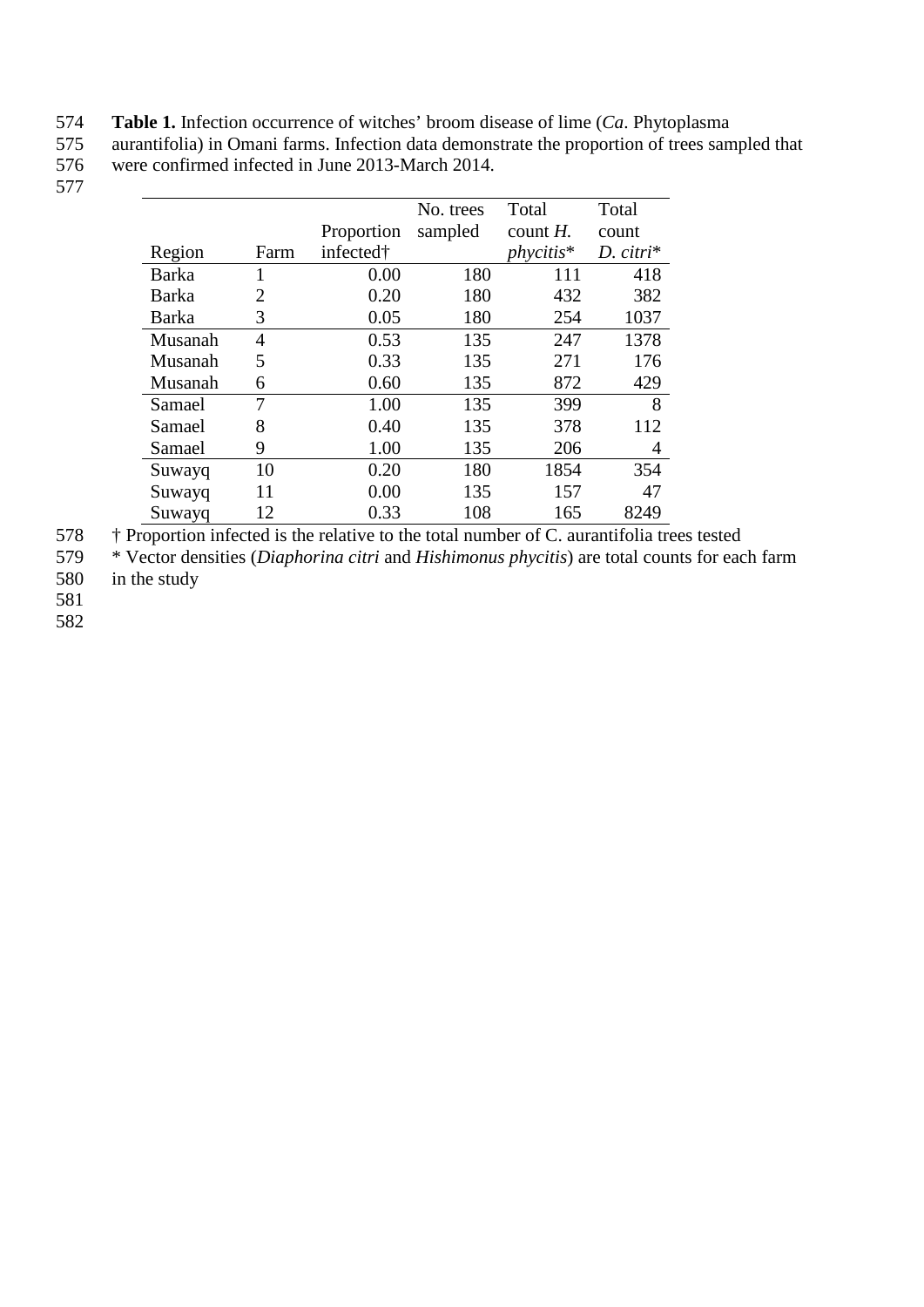583 Table 2. Coefficients of phytoplasma infection detection in Omani lime orchards. Logistic 584 regression produces coefficients in logits. Coefficients derived from (a) field station data and 585 (b) NCEI satellite data. The variance between these two models provides an RMSE value of 586 0.329.

| (a)                      | Coefficient (logit) | SD        | Z.       | P       |
|--------------------------|---------------------|-----------|----------|---------|
| Intercept                | $-5.458$            | 0.961     | $-5.683$ | < 0.001 |
| Water density            | 0.179               | 0.066     | 9.915    | < 0.001 |
| Temperature              | 0.246               | 0.071     | 3.447    | < 0.001 |
| Temperature <sup>2</sup> | $-0.008$            | 0.001     | $-5.285$ | < 0.001 |
| H. phycitis              | 0.024               | 0.010     | 2.401    | 0.016   |
| D. citri                 | 0.004               | 0.001     | 2.379    | 0.017   |
| Date                     | $-0.072$            | 0.012     | $-5.813$ | < 0.001 |
|                          |                     |           |          |         |
|                          |                     |           |          |         |
| (b)                      | Coefficient (logit) | <b>SD</b> | Z        | P       |
| Intercept                | -0.661              | 1.072     | $-0.617$ | 0.537   |
| Water density            | 0.888               | 0.170     | 5.226    | < 0.001 |
| Temperature              | 0.218               | 0.071     | 3.080    | 0.002   |
| Temperature <sup>2</sup> | $-0.009$            | 0.002     | $-5.922$ | < 0.001 |
| H. phycitis              | 0.030               | 0.010     | 3.010    | 0.002   |
| D. citri                 | 0.004               | 0.001     | 2.468    | 0.013   |

588

589

590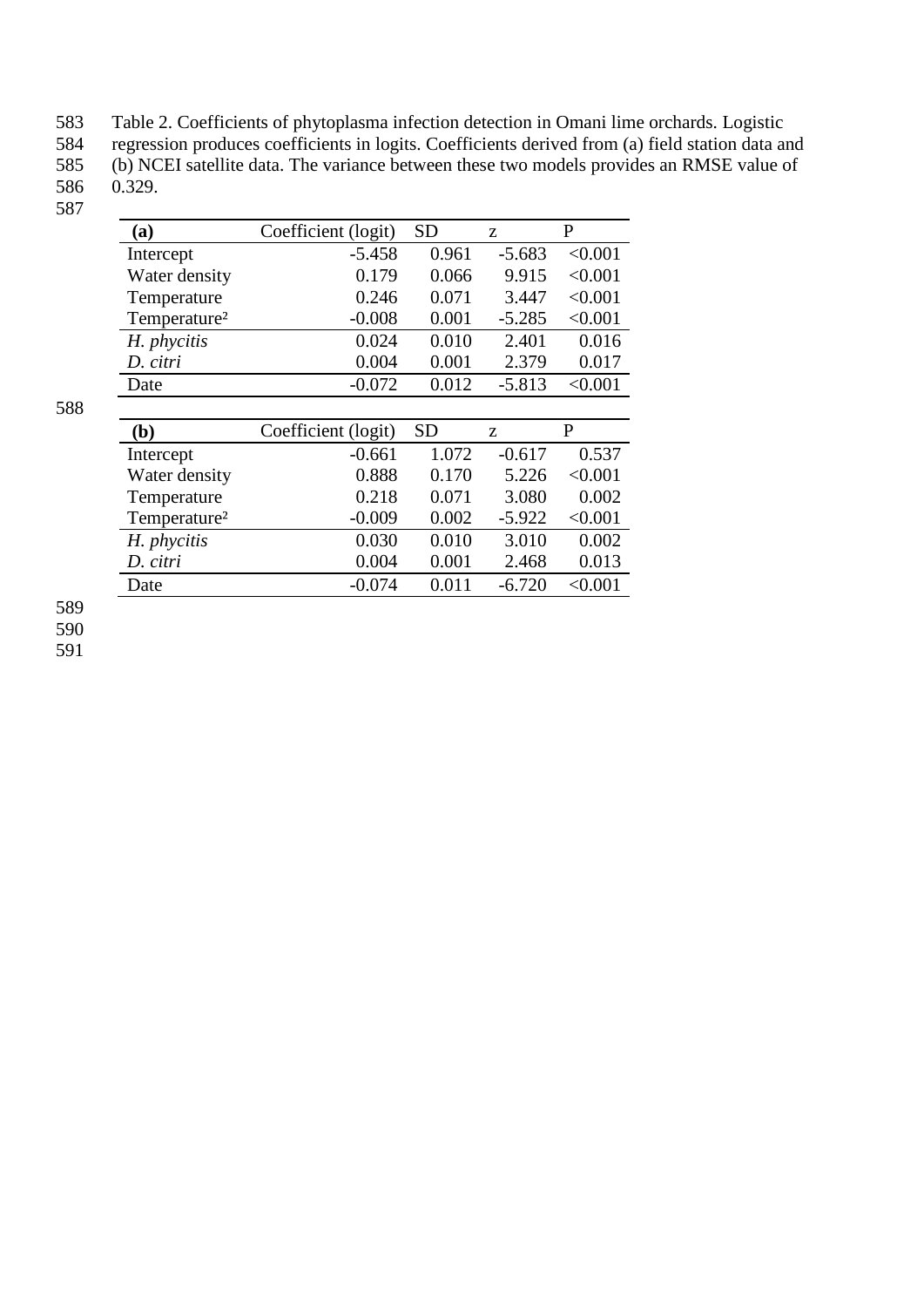

595 596 Figure 1. Population density variation of the Hemipteran vectors *Diaphorina citri* (black) and *Hishimonus phycitis* (hollow) across Oman and Super 11 -  $\frac{1}{2}$  million account of the state. Mean temperature measured at each sampling occasion is also shown (line).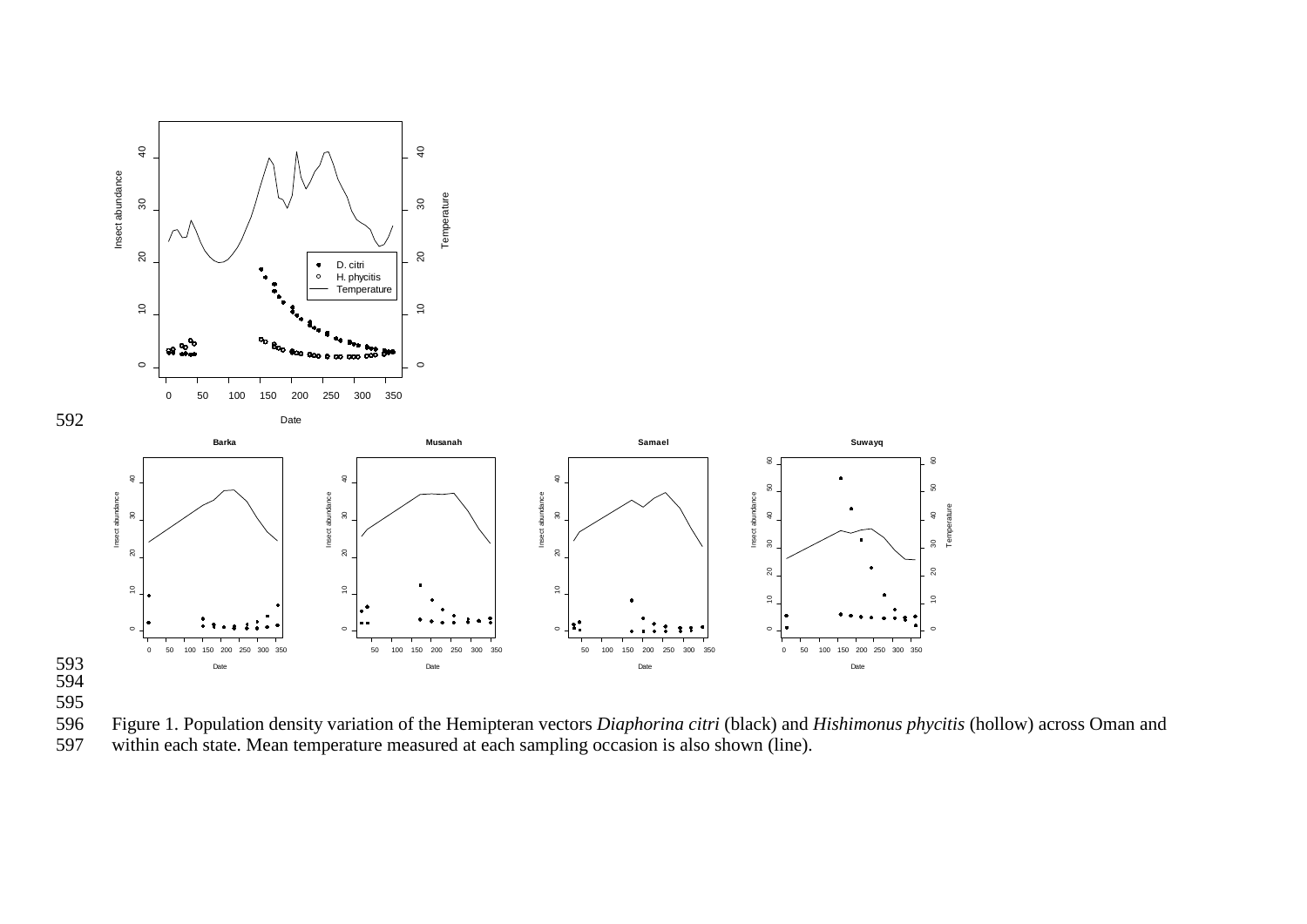

- Figure 2. Bioclimatic model output from Oman, using NOAA meteorological station data. (a) Farm locations and (b) proportion of *Citrus*
- *aurantifolia* trees infected with "*Ca*. Phytoplasma aurantifolia" from data from field in June 2013 March 2014 within each are also displayed to
- compare with the modelled results. Polygons within Oman are the regional governances.